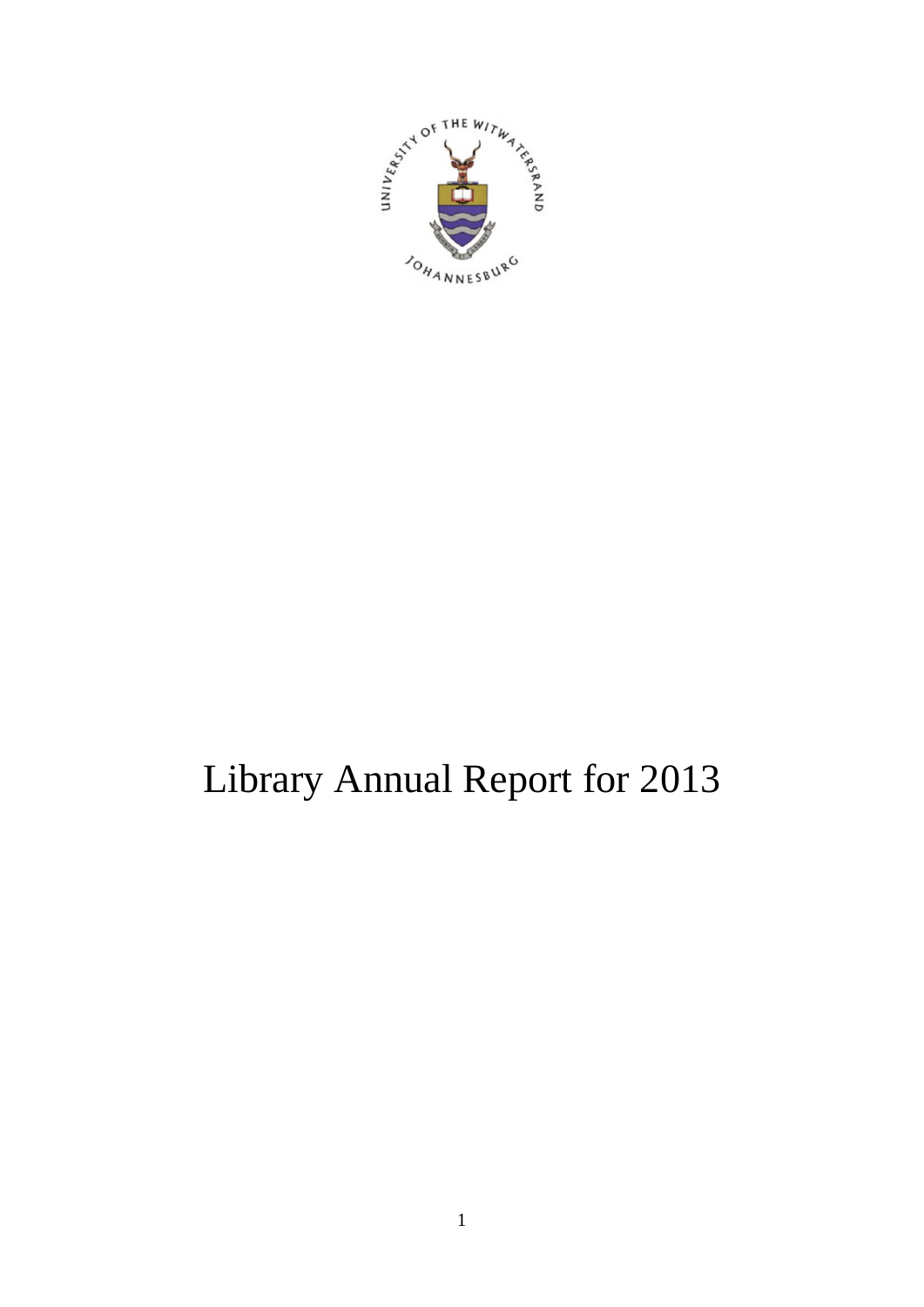#### **Introduction**

The University of the Witwatersrand (Wits) aspires to be a leading research intensive university firmly embedded in the top 100 world universities by 2022. The Library strategic goals and objectives were aligned with the Wits 2022 goals, particularly the provision of high levels of support for teaching, learning, research and outreach. In support of the Wits vision, the strategic drivers for the Library in 2013 were:

- 1. Innovation and continuous improvement in all areas.
- 2. Comprehensive and coherent provision of effective, efficient and sustainable knowledge and information resources, technologies, systems and services that focus on the needs of Library users.
- 3. Providing innovative, purpose-designed and attractive physical facilities and infrastructure.
- 4. Sustaining and developing an innovative and engaged Library team.

# **Initiatives**

Among the key initiatives undertaken by the Library during the year were:

#### *Innovation and continuous improvement in all areas*:

World Cat Local was implemented in 2013, providing the primary discovery platform for Library electronic resources. Four terabytes were allocated for the storage and preservation of digital materials on the Wits cloud infrastructure. The Wits Institutional Repository on DSpace (WIREDSpace) collection grew from 7,000 items in 2012 to 9,261 items at the end of 2013. A complete list of digital collections was available at:

http://www.wits.ac.za/digitalcollections/15301/digital collections.html. In 2013, there were 114,676 users of the digital collections and 493,155 page views compared to 80,786 users and 310,751 page views in 2012.

# *Comprehensive and coherent provision of effective, efficient and sustainable knowledge and information resources, technologies, systems and services***:**

The library placed 8,647 orders comprising 596 e-books and 8, 051 print books. The cumulative total of volumes held up to 2013 was 1,199,517 compared to 1,192,445 in 2012. At the end of 2013, users had access to a total of 237 on-line databases, 193 of which carried full text content (in 2012 the figures were 235 online databases of which 191 had full text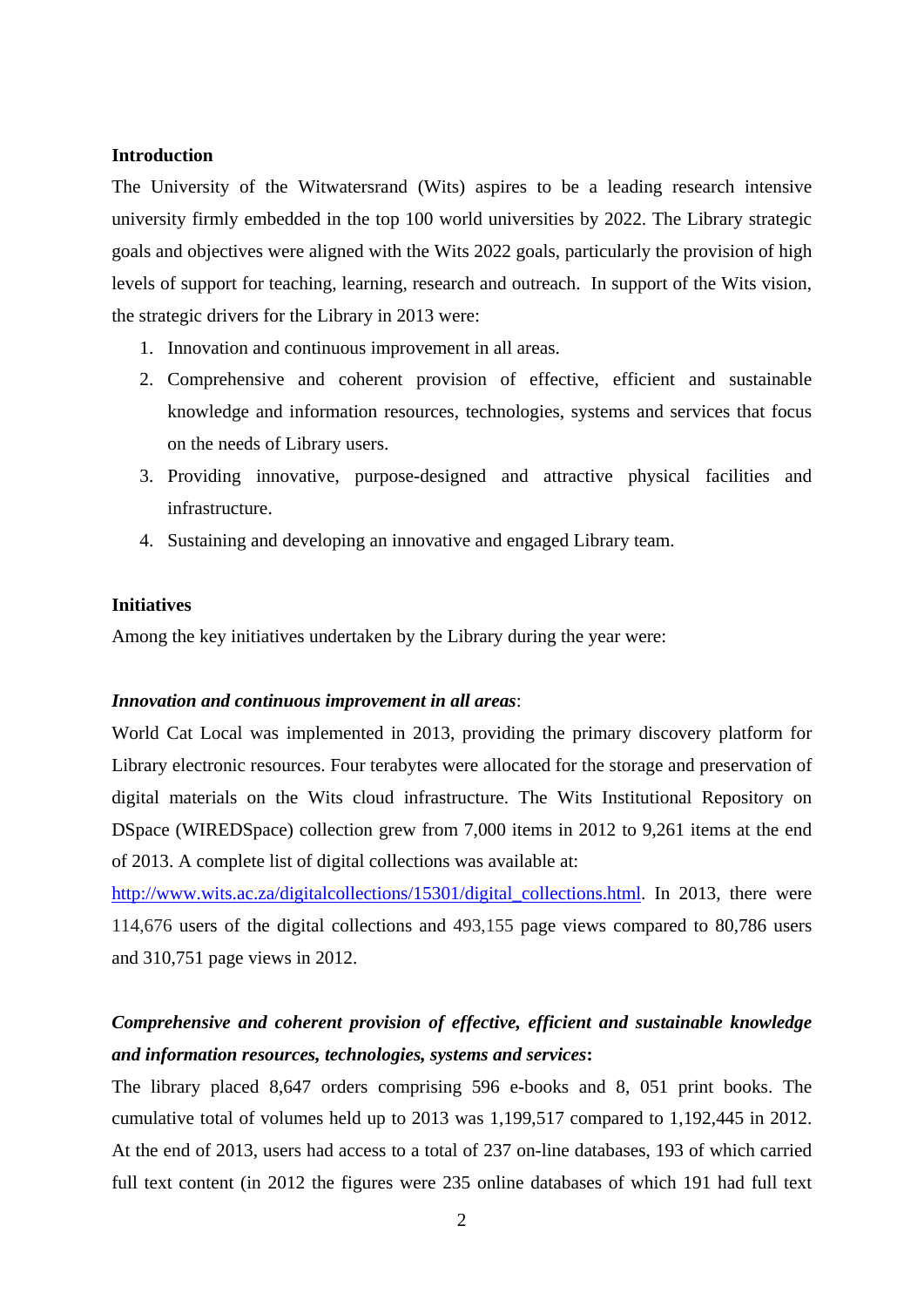content). Among the notable non-book collections acquired were the archives of struggle stalwart and politician Ronnie Kasrils. The number of LibGuides developed and made available to users rose from 237 in 2012 to 272 in 2013. The total number of LibGuides page views across all Faculties increased from 207,349 in 2012 to 323, 808 in 2013. Across the Wits Library system, there was marked growth in the use of the e-Wits mobile service. There were 10,640 visits to the mobile site compared to 5,649 in 2012, with page views increasing from 24,484 in 2012 to 45,252 in 2013.

# *Providing innovative, purpose-designed and attractive physical facilities and infrastructure***:**

Among the key initiatives, the development of discussion rooms at the Commerce Library commenced in 2013 and was scheduled for completion in 2014.The group project rooms in the Engineering Library continued to be popular, attracting 1,680 session bookings by students throughout the year. The air-conditioning in Wartenweiler Library continued to be problematic with the temperature alternating from unbearably cold to hot. William Cullen Library continued to present structural and safety challenges which were receiving attention in cosultations between the Library and the Property and Infrastructure Management Division (PIMD). In addition, the William Cullen Library continued to experience space shortages for archival, theses and dissertations and government publications storage and processing as well as reading room space for users.

## *Sustaining and developing an innovative and engaged Library team***:**

The Library took advantage of various training and development opportunities in order to ensure that staff skills and knowledge are up-to-date for purposes of implementing the various interventions in support of the University's teaching, learning and research priorities. Among the key programmes that library staff attended were: the South African Digitization Initiative (SADI) held at Wits, 27 February – 1 March 2013 focusing on digitization standards, best practices, policies and technical requirements; and the five day training workshop on the implementation of the International Council on Archives Access to Memory (ICA-ATOM) software for managing and preserving archival repositories held at Wits, 21 – 25 October 2013. In-house training programmes sought to sharpen staff skills and knowledge on a wide range of topics that included: interview skills, Zotero, SAKAI, bibliometrics, report writing, sexual harassment, and the role of the Transformation and Employment Equity as well as the Occupational Health, Safety and Environmental Management Offices. In response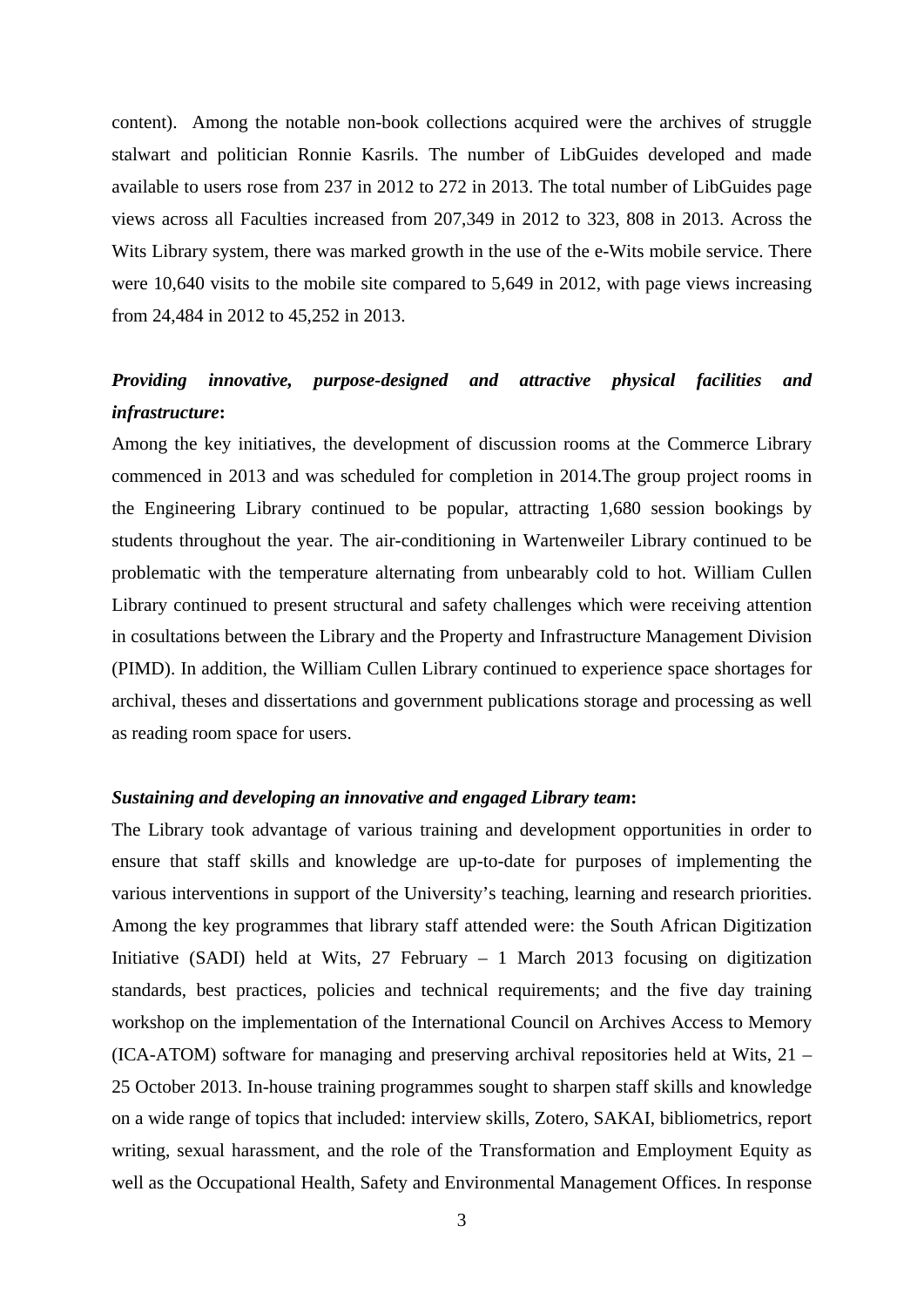to changing service needs, the Library continued to review and update job descriptions and merged and restructured posts as appropriate. A staff achievement and recognition (STAR) program was implemented to recognise Library staff who had significantly contributed to the University and who worked beyond the usual expectations of their employment.

#### 1. **Innovation and continuous improvement**

**Digitization initiatives:** Following the centralization of digital library and archive projects under the Principal Curator, a new web page was developed which brought together all digital library content, including the institutional repository, historical papers, electronic theses and dissertations, and online examination papers

(http://www.wits.ac.za/digitalcollections).

The installation of specialized equipment in the digitisation centre continued during 2013. This included a Zeutschel book scanner OS 12000 C; two hard drives, laptop for use with a camera, and software. Four terabytes were allocated for the storage and preservation of digital materials on the Wits cloud infrastructure. An Open Access Initiative (OAI) module was setup on WIREDSpace to facilitate the sharing of content with other indexes and repositories. With this additional capacity, the digital preservation and widening of access to previously hard to find Africana materials continued throughout 2013. In order to improve accessibility to the Wits Digital Library the implementation of ICA-AtoM, a web-based, multi-lingual, archival description software, continued. 791 online finding aids were converted into Encoded Archival Description (EAD) format and hyperlinked to 9,689 multiple digital objects. Digitisation was carried out either in-house or outsourced as appropriate. Among the collections digitised were 64 maps of Johannesburg, eight 'British war intelligence maps', Molema & Plaatje Papers, Xuma Papers, theses on microfiche, Hansard indexes, CODESA papers, and Native Economic Commission papers.

The digitization project was boosted by a grant of R555,000.00 from the Oppenheimer Memorial Trust to assist with the digitisation of the Helen Suzman Papers comprising 225 archival boxes. A contract archivist was subsequently appointed in October 2013 to assist with the preparation of the Helen Suzman Finding Aid. In a related development, the library hosted and rolled out the Carnegie Corporation Digitisation and Preservation Centre project. The workshops held under this project were well appreciated by participants. As part of the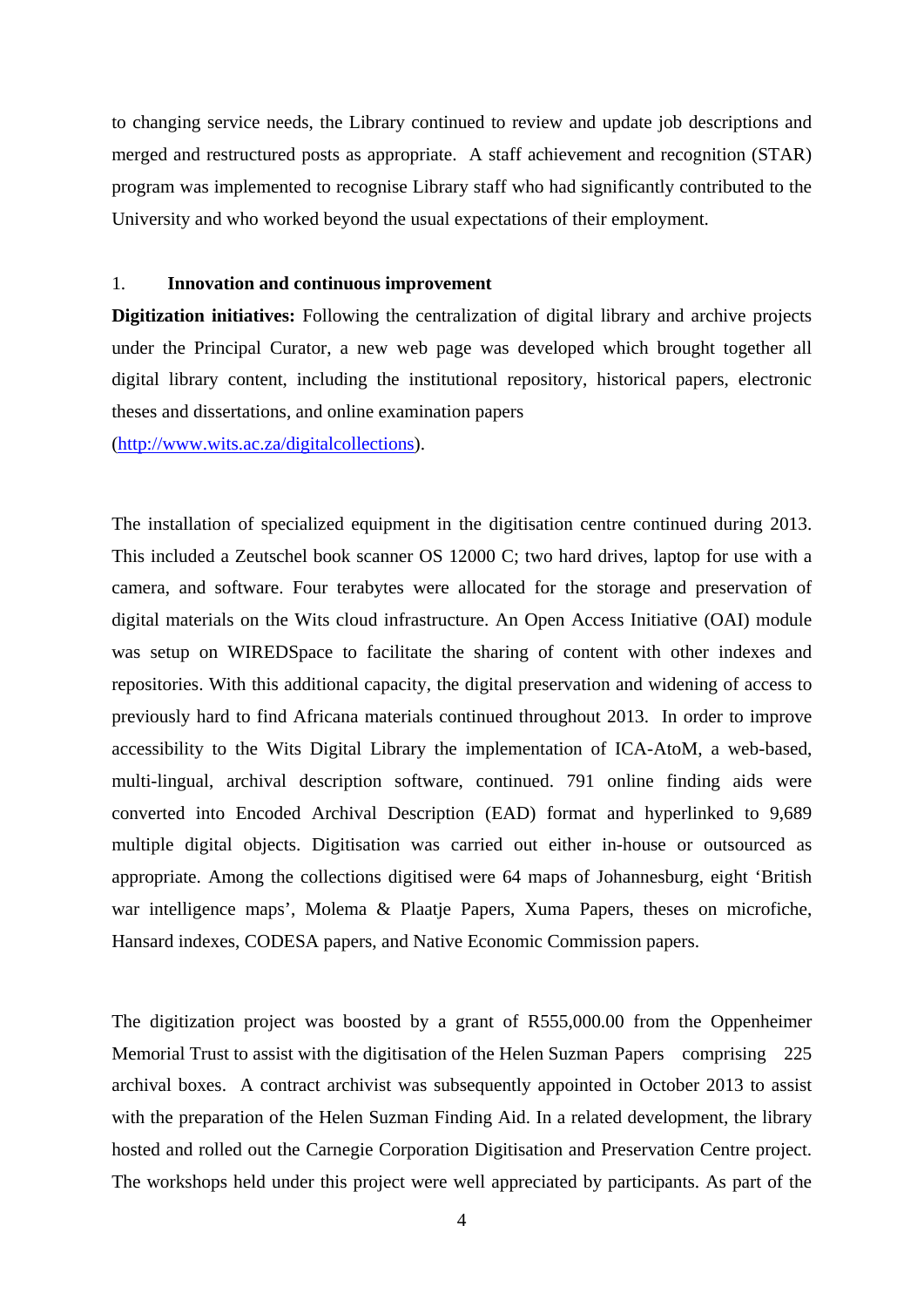project, a Zeutschel OS 14000 A0 HQ book scanner and Dell Precision computer were acquired for the Digitisation Centre. The project was completed at the end of September 2013.

Among the new additions to WIREDSpace was the Evolutionary Studies Institute (ESI) collection giving access to digitized copies of the Palaeontologia Africana journal; Professor Jonathan Klaaren's works; School of Geography, Archaeology and Environmental Studies (APES) papers; and 2013 graduation theses. The discontinued journal, *Lengwitch* was digitized and hosted on WIREDSpace. The WIREDSpace collection grew from 7,000 items in 2012 to 9,261 items at the end of 2013.

### A complete list of digital collections was available at:

http://www.wits.ac.za/digitalcollections/15301/digital\_collections.html. For copyright reasons, some of the digitised materials were not made available online; however, they were accessible *in situ*. In 2013, there were 114,676 users of the digital collections and 493,155 page views compared to 80,786 users and 310,751 page views in 2012. Most of the users were from South Africa, followed by the United States, United Kingdom, India, Australia, Canada, Germany, Kenya and China, in that order. WIReDSpace was ranked in the top 300 institutional repositories worldwide.

#### **Information and communication technology (ICT) infrastructure**

The Library continued to pay attention to strengthening the underlying ICT infrastructure supporting its networked services in order to meet the changing needs of the increasingly digitally literate Wits user community. World Cat Local was implemented in 2013, providing the primary discovery platform for Library electronic resources. Google search for Wits was setup and integrated into the Library web site. With this integration, patrons could search using Google Scholar directly from the Library web site.

At the Witwatersrand Health Sciences Library (WHSL), two new multipurpose teaching and learning spaces were enclosed, and a smart board installed in one of the new teaching spaces. The Cyber Resource Centre small training room was equipped with five new PCs, thus doubling the number of public workstations available in this area. Electrical plug points were installed in the discussion room to further enable the use of personal computing devices for teaching and learning.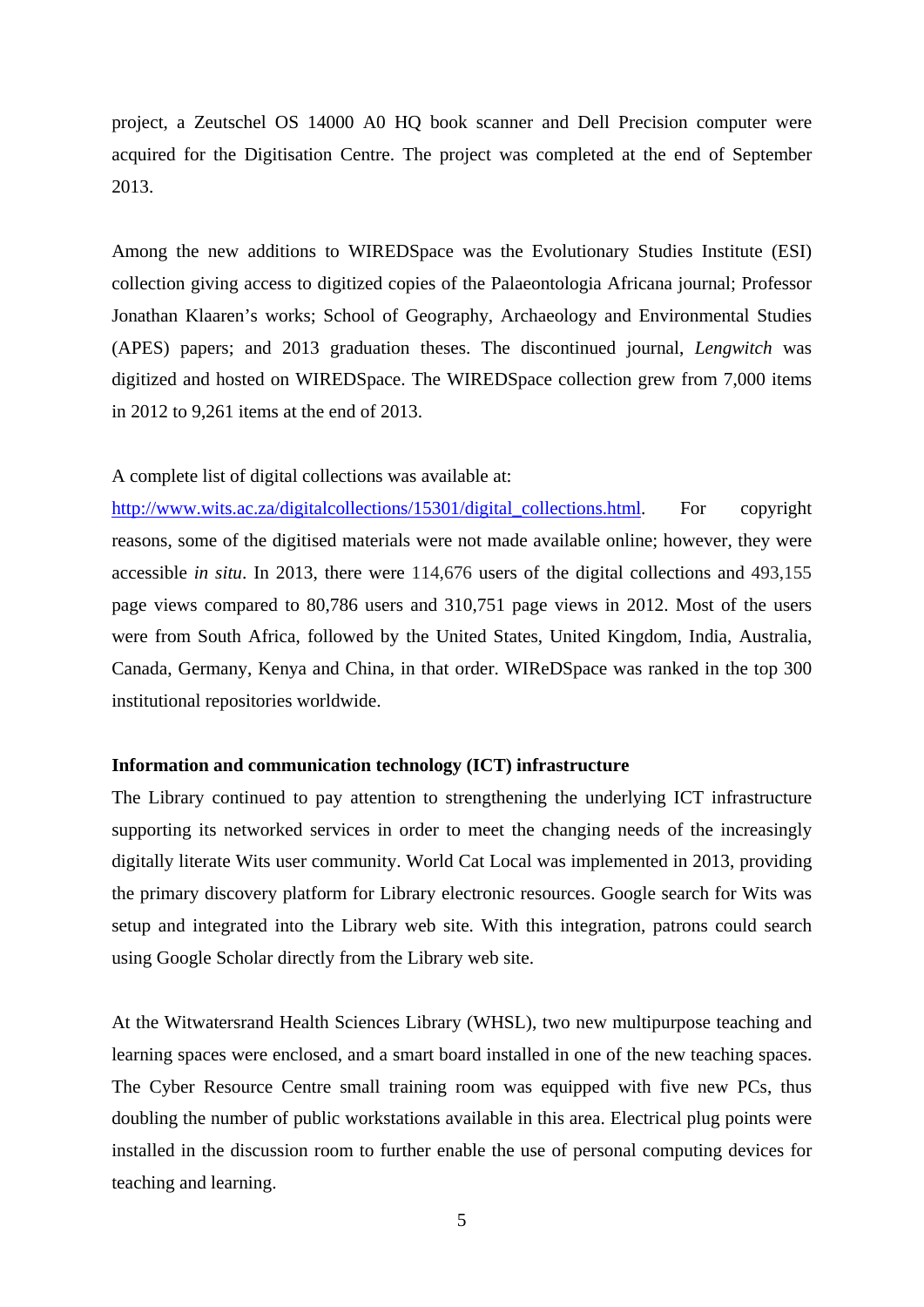At the Wartenweiler Library (WWL), a self-check unit was installed at the Main Desk on the ground floor. The self-check unit allowed students to check out Library items themselves as well as get a print out of their outstanding items with return dates. In the Multimedia Centre (MMC), a 42 inch (108 cm) LED HD screen as well as a Blue Ray player able to accommodate DVD playback was made available. This made it possible for users to view the materials that were increasingly available in these formats. A new projector and interactive board were installed in the MMC allowing the venue to function as an extension to the Electronic Class Room in WWL. A Zuetchel Zeta scanner was installed. The unit allowed students to scan library items themselves, to a USB memory stick / device. It was hoped that the scanner would shorten queues for photocopying and allow students the freedom of choice when making copies of library items. In the Disability section of the WWL, a scanner was installed; the scanner reads to the visually impaired, items placed under it. In addition, new disability units comprising a computer, earphones and disability software were installed in the BioPhy, Law, Management and Engineering Libraries. All the images for the Knowledge Commons computers (WWL) were updated to include a visually impaired reader (open source software). This allowed all public terminals full access by visually impaired students.

 In the Boardroom, a new teleconferencing unit was installed. The unit was integrated into the VOIP (Voice Over IP) network at Wits. Among other teleconferences held during the year, the unit was used for interviewing purposes. The Wartenweiler Conference Room on the fourth floor had a complete upgrade of all audio and visual equipment. Two high definition projectors were installed as well as a new fixed podium with a document viewer. The podium was integrated into all aspects of the Conference Room (audio, projectors, laptop, document viewing and lights).

A new student pay for print (P4P) service with automated fault reporting, was rolled out to all libraries; the service made provision for printing by walk in Alumni. New wireless access points were installed throughout the Library. This enhanced the coverage and strength of the wireless network in the Libraries. In order to promote usage of the growing e-book collection, the Library distributed the ten Kindle e book readers from the Research Commons to the Library branches for lending to users.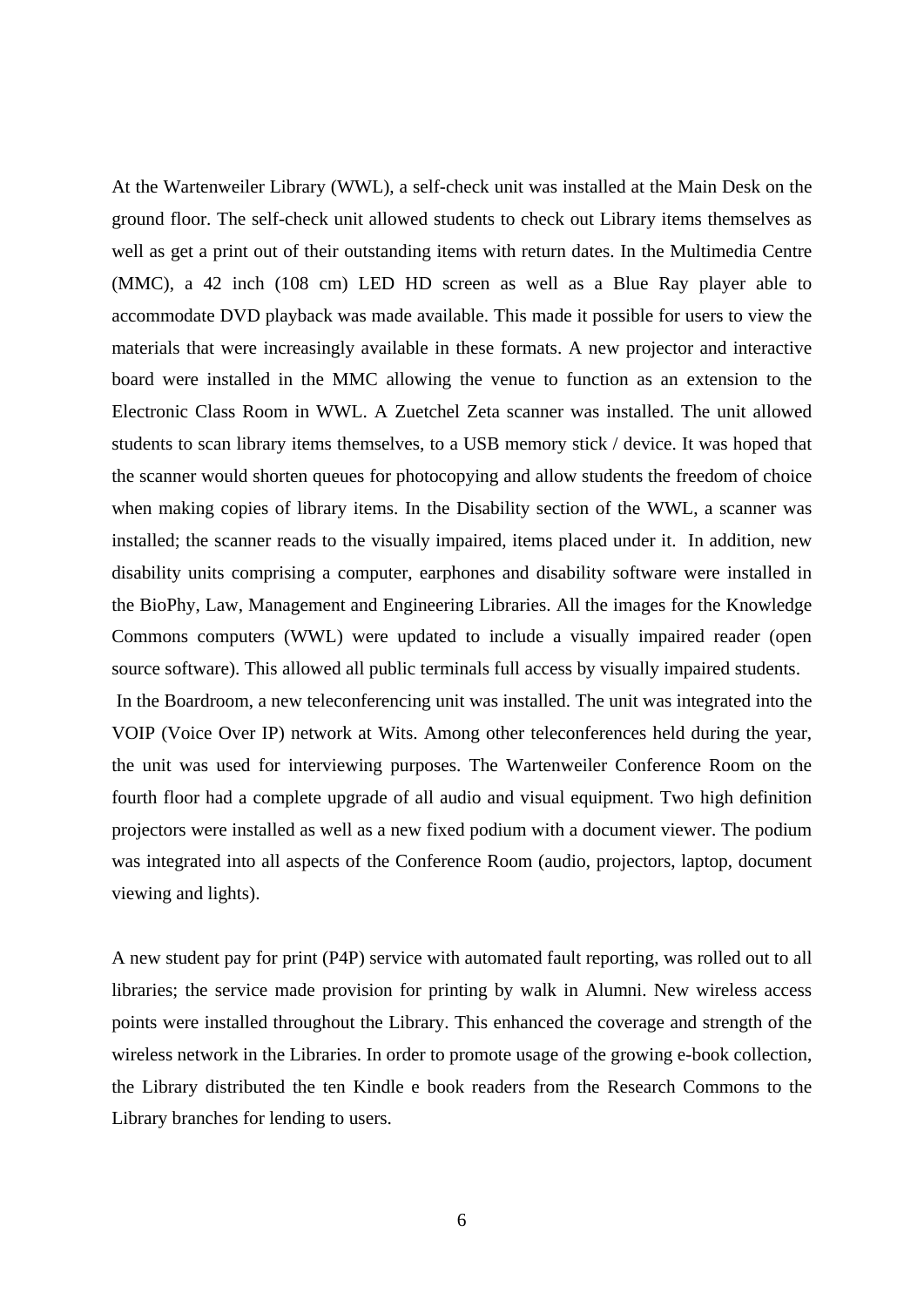2. **Comprehensive and coherent provision of effective, efficient and sustainable knowledge and information resources, technologies, systems and services that focus on the needs of Library clients on all levels**

#### **Access and Collection Management**

#### **Access**

There was a decrease of 4.16 percent in the number of physical 'walk-ins' to all libraries (from 2,582,942 in 2012 to 2,475 529 in 2013). The notable drops were in Architecture (- 21.95%), BioPhy (-20.81%), Education (-12.21%) and William Cullen (-11.52%). The new Engineering Library continued to attract users and the number of physical 'walk-ins' went up by 15.51 percent.

There was a decrease of 11 percent in the materials checked out, including OPAC renewals (from 421,307 in 2012 to 375,405 in 2013). At WHSL the accessing of e-books stabilised at 122,321 times compared to 132 607 items in 2012. Across the Wits Library system, there was marked growth in the use of the e-Wits mobile service. There were 10,640 visits to the mobile site compared to 5,649 in 2012, with page views increasing from 24,484 in 2012 to 45,252 in 2013. Overall use of the catalogue increased by 85% on e-Wits mobile while the page views on the traditional e-Wits web catalogue decreased by nine percent.

#### **Information resources budget**

The 2013 information resources budget was increased by 12.6 percent, from R47 957 885.95 in 2012 to R53 995 655.00. With the weakening of the Rand against the major currencies and increases in the costs of journals and databases, some information resources orders and renewals could not be fulfilled. Despite these challenges, the Library continued to develop and manage the collection to meet the teaching, learning and research needs of the university.

# **New books and other information resources**

# **Number of books ordered in 2013**

The library placed 8,647 orders comprising 596 e-books and 8,051 print books. Simultaneously, the reclamation project to allow Library catalogue content to be displayed in the Online Computer Library Center (OCLC) WorldCat, a union catalog which itemized the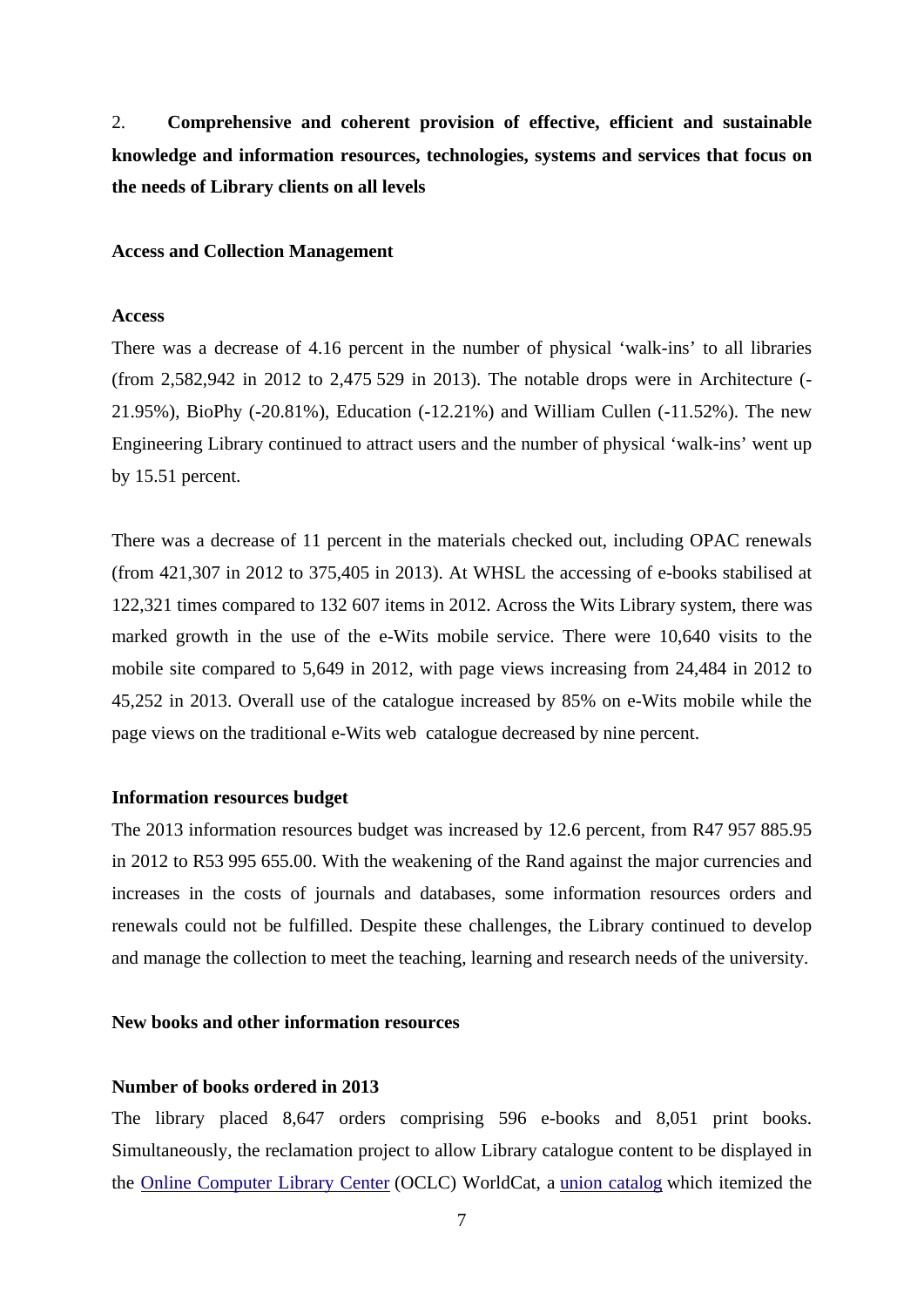collections of 16,737 libraries across the globe was completed. With the new orders and the reclamation project, the total Wits Library holding (bibliographic including the noncomputerised) dropped from 613,042 in 2012 to 575 708. This was caused by the removal of duplicated records under the reclamation project. The cumulative total number of volumes held up to 2013 was 1,199,517 compared to 1,192,445 in 2012. The table below indicates the number of computerised bibliographic records on the e-Wits catalogue according to date of publication. A fairly large proportion of the titles in the collection were published between 1970 and 1990.

| Average age of the collection |                 |                 |                 |                   |                   |                |                 |                 |                 |                 |       |                        |              |
|-------------------------------|-----------------|-----------------|-----------------|-------------------|-------------------|----------------|-----------------|-----------------|-----------------|-----------------|-------|------------------------|--------------|
| Coverage                      | 2010<br>$-2019$ | 2000<br>$-2009$ | 1990<br>$-1999$ | 1980<br>-<br>1989 | 1970<br>۰<br>1979 | 960<br>$-1969$ | 1950<br>$-1959$ | 1940<br>$-1949$ | 1930<br>$-1939$ | 1920<br>$-1929$ | <1919 | N <sub>0</sub><br>Date | <b>TOTAL</b> |
| Total                         | 20645           | 71436           | 83613           | 107899            | 100651            | 63121          | 27896           | 16657           | 13275           | 10097           | 19302 | 40934                  | 575526       |

#### **Acquisition/Purchasing of non-book materials**

Historical Papers continued to acquire original source materials to support research, teaching and learning. Approximately 40 linear metres of material was processed. Among the notable collections acquired were the archives of struggle stalwart and politician Ronnie Kasrils. With grant funding from *Atlantic Philanthropies* the records of the Legal Resource Centre Project were being identified for archiving and public access. Additional materials from the Constitutional Litigation Unit were received.

#### **Serials and e-resources**

The purchase of electronic versions of journals continued to receive preference, except in those instances where the journal was available only in print or in cases where some academics expressed a preference to print formats. A total of 21 journal titles were added to the collection. 41 journal titles were cancelled during the course of 2013. Most of the cancellations were for print titles which now formed part of online packages. Humanities made up the bulk of the cancellations, since the purchase of the PsycArticles database enabled the library to cancel 16 subscriptions with a monetary value of R151,056.78. Science also cancelled 11 subscriptions with a total value of R34,256.65. Five packages and memberships with a total value of R163,505.59 were also cancelled. The total value of the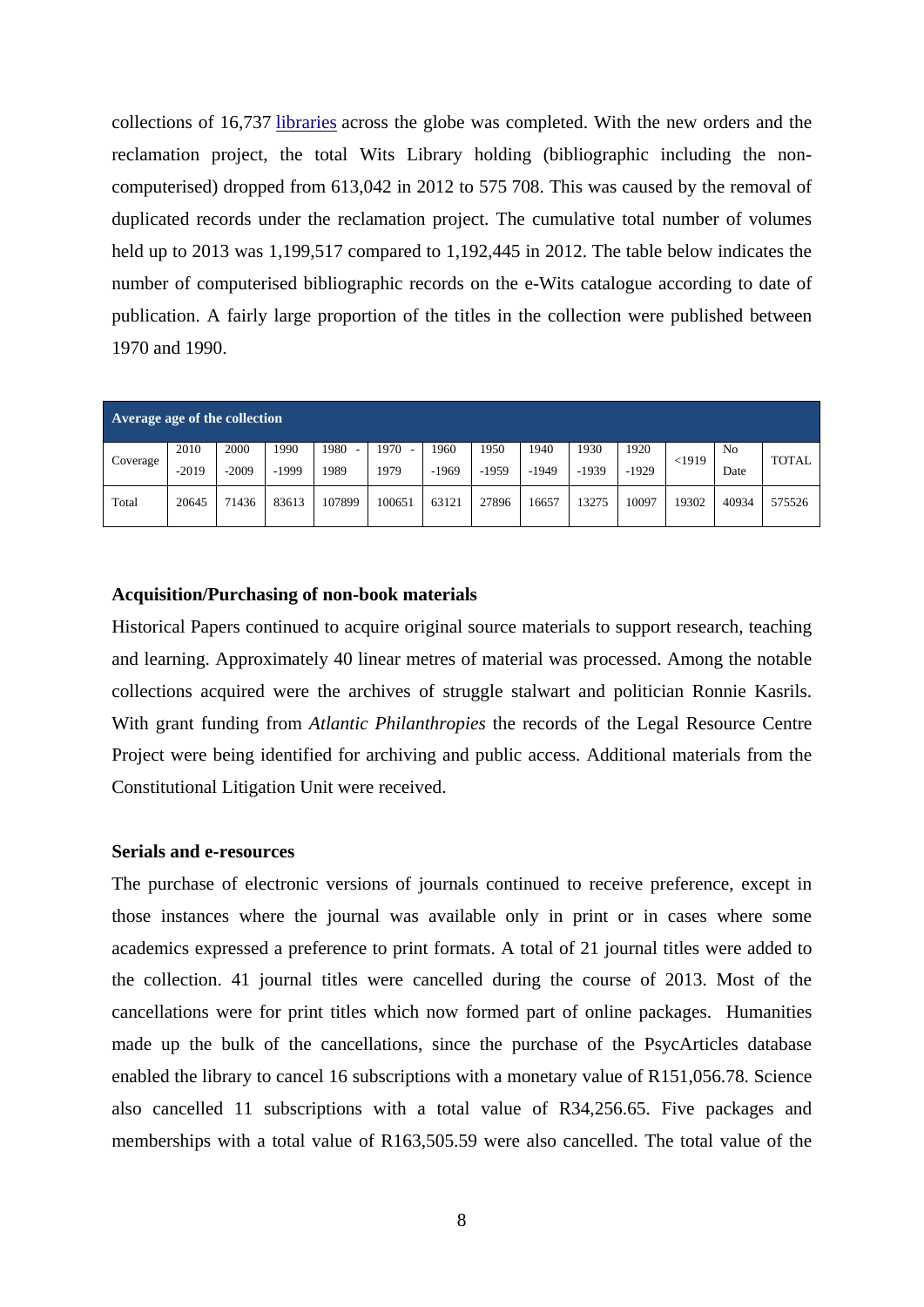cancellations amounted to R348, 819.02. Overall, Library users had access to 147,722 journal titles compared to 144,636 in 2012.

A total of three e - book packages were added to the collection. The e - book packages were Elgar Law Collection, Chemical Rubber Company (CRC) Engineering collection, and the EBSCO Management/Economics collection. At the Education Library, forty-one high use print books were identified, e-copies of these were ordered but only three titles were obtained. Four databases were cancelled, Datametallogenica, DataStream, Edumine and Science of synthesis. The total value of the cancellations amounted to R380,951.33. At the end of 2013, users had access to a total of 237 on-line databases, 193 of which carried full text content (in 2012 the figures were 235 online databases of which 191 had full text content). The total number of electronic books available to users was 15,955.

 The trend towards increased usage of e-resources continued during the year. The graph below shows usage across some of the heavily used databases.



## **Donations**

The Library received a total of 1,365 book donations from various donors.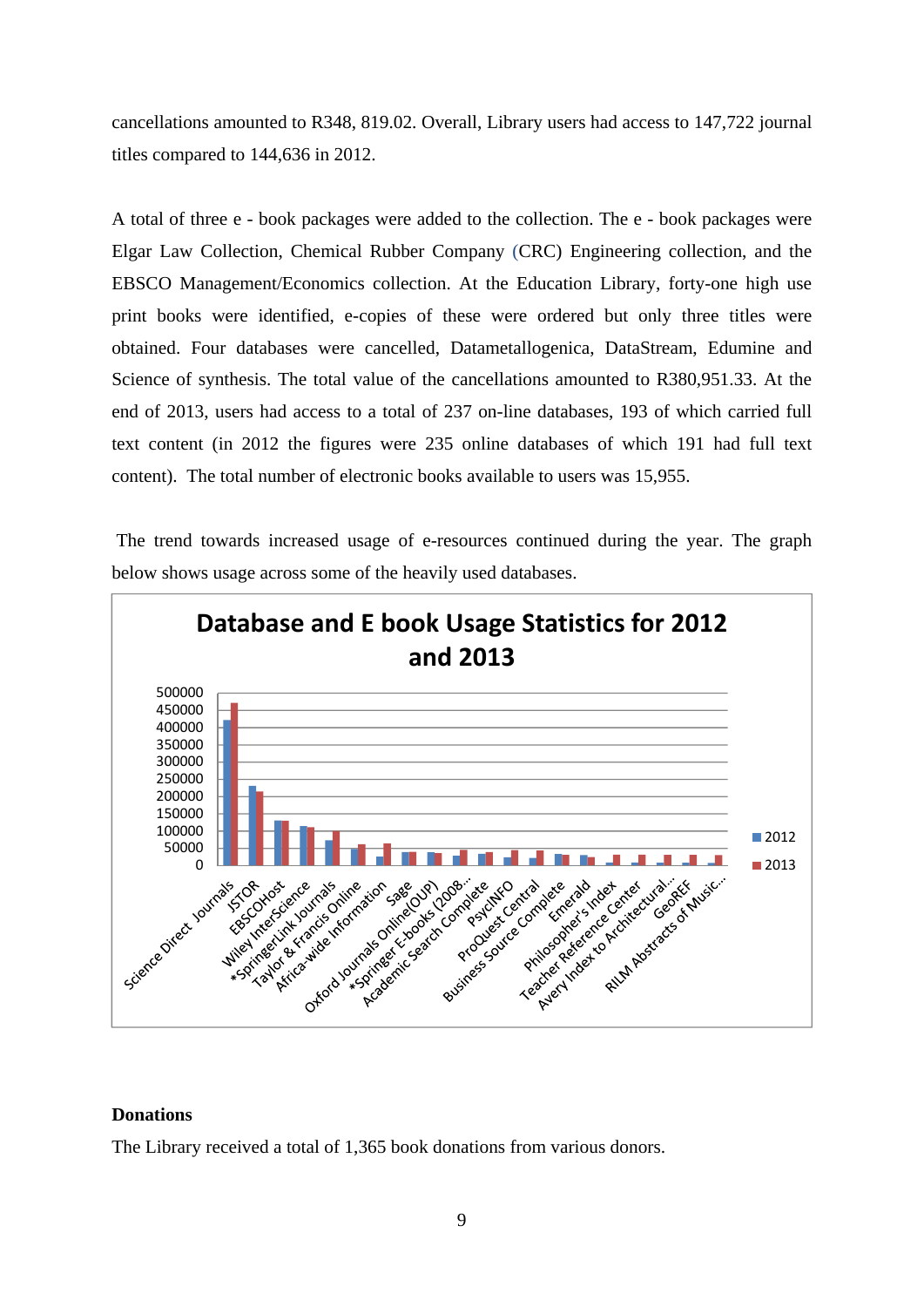#### **Services**

#### **Research support**

The Library continued to support the University's research initiatives through the application of InCites, a modern web-based research evaluation and performance measurement tool. Throughout the year, InCites was used in conjunction with Web of Science, Scopus, Google Citations and Journal Citation reports to measure and evaluate research performance in Faculties, Schools and research entities. Research performance reports were compiled in support of NRF rating applications, promotions, appointments, assessment of research output 2012, comparisons of authors, researcher awards and Journal evaluation. In addition, InCites reports were generated for the School of Education, School of Literature, Language and Media, School of Mining, School of Accountancy, Public and Development Management **(**P&DM**)** (renamed Wits School of Governance for 2014**)**, and Wits Business School (WBS).

A total of 3, 464 postgraduates and academics used the Research Commons, William Cullen Library in 2013 compared to 2,612 in 2012. Of these, 56 percent were from the Faculty of Humanities. In addition, four postgraduate students were assisted with the conversion of their final research reports to PDF format and downloading to CDs for submission to the electronic theses and dissertations (ETD) database. A total of 266 postgraduates used the Education Library Post-Graduate Reading Room compared to 220 in 2012.

#### **Research data services**

A draft data management policy was developed and referred to the University Research Committee for further discussion. The Ethics Application Form for the Human Research Ethics Committee (Non-Medical) (revised December 2012) made explicit provision for the protection of data during and after the research. The Library continued to offer data management workshops. A total of 306 postgraduates and academics participated in the workshops, covering such topics as data management plans, data citation, qualitative data analysis, ethics and confidentiality, and Atlas-ti. A free, open source software package for data management, analysis and preservation, Stories Matter (http://storytelling.concordia.ca/storiesmatter/) was distributed. Approximately seven installations and training sessions with the School of Education lecturers and researchers were conducted. The Data Services Librarian conducted a data management literacy workshop at the Fifth African Conference for Digital Scholarship & Curation, Durban, 26-28 June 2013. This resulted in the creation and presentation of a training workshop on basic data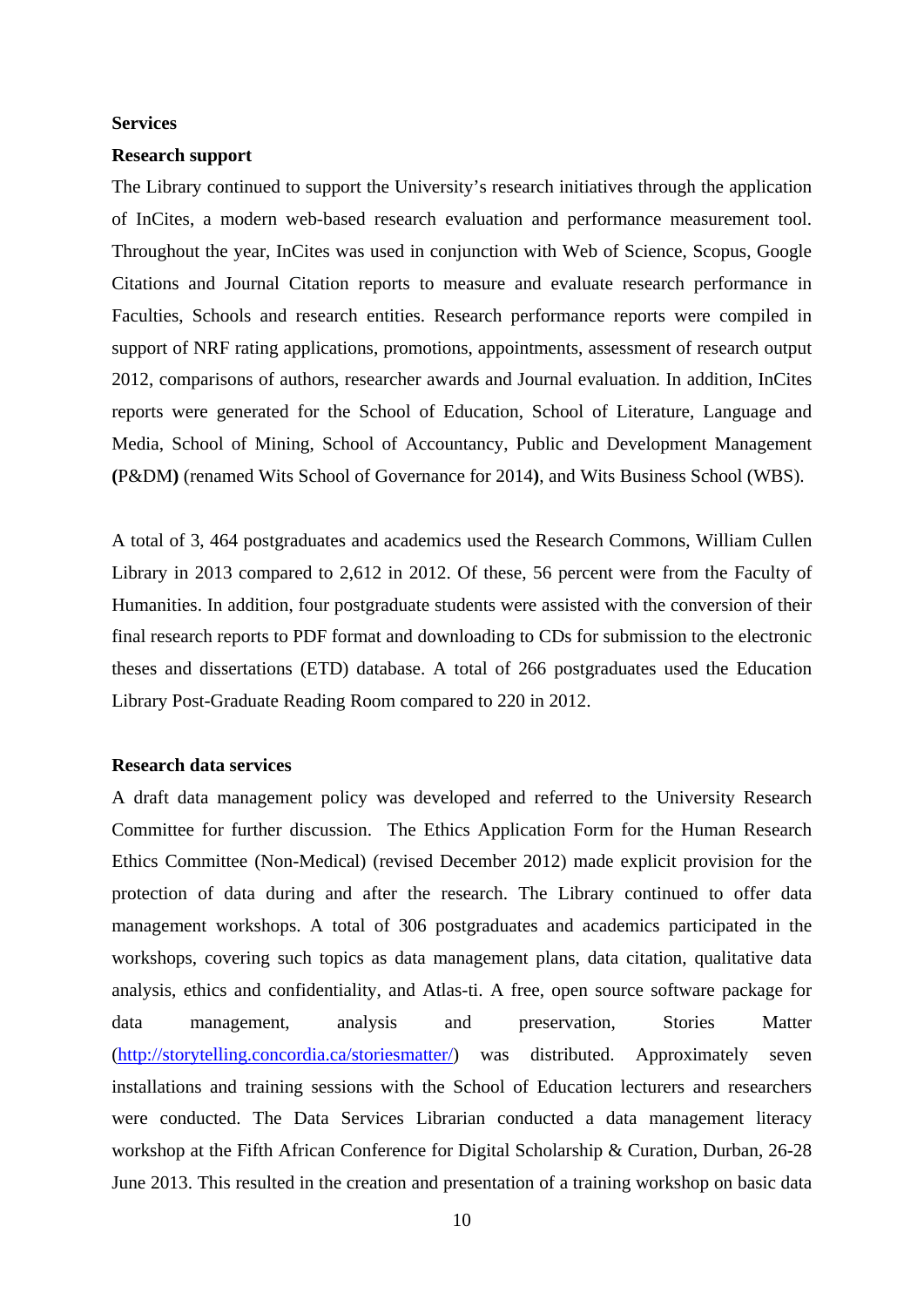management for librarians thereby providing a foundation for the development of a data literacy curriculum.

#### **Scholarly communications and copyright services**

Increasingly, students and academics were seeking advice on publishing agreements, predatory publishers, plagiarism, copyright and referencing. During the course of the year, a number of Wits researchers/authors approached the library for advice on how they could fund page publication charges. In response, a proposal to offer financial support for peer reviewed open access publishing was presented to the Senate Library Committee and the University Research Committee. The proposal was referred to the Strategic Planning and Allocation of Resources Committee (SPARC) for further consideration. A Copyright & Scholarly Communication web page was developed and made accessible at the Library home page in order to meet the growing information needs of the Wits community.

A total of 2,005 copyright clearance application forms were processed under the Blanket Licence for 2013. The Blanket Licence fee for 2013 was R 2,348,201.00. With respect to short courses, Schools such as the Wits Business School and the School of Public and Development Management were increasingly being encouraged to use hyperlinks to electronic journal articles instead of scanning articles onto Wits-e/Sakai or including photocopies in course packs, as this would avoid having to apply for copyright permission. A total of 59 staff and four postgraduate students were trained on how to submit copyright clearance application forms using the Online Copyright System on Info-Ed.

## **Library research workshops for postgraduates, 2013**

The Library continued to collaborate with the Graduate Support Division and Faculties in offering library research support workshops to postgraduate students. The workshops assisted students in sharpening the high level library research skills and knowledge they needed to contribute to increased research output. The focus areas were literature searching using multidisciplinary & discipline specific databases, e-books and LibGuides as well as identification of leading scholars and publications in their research areas, using the RefWorks and Zotero bibliographic reference management tools and research data management. The total number of attendances at all postgraduate library research support workshops was 4,327.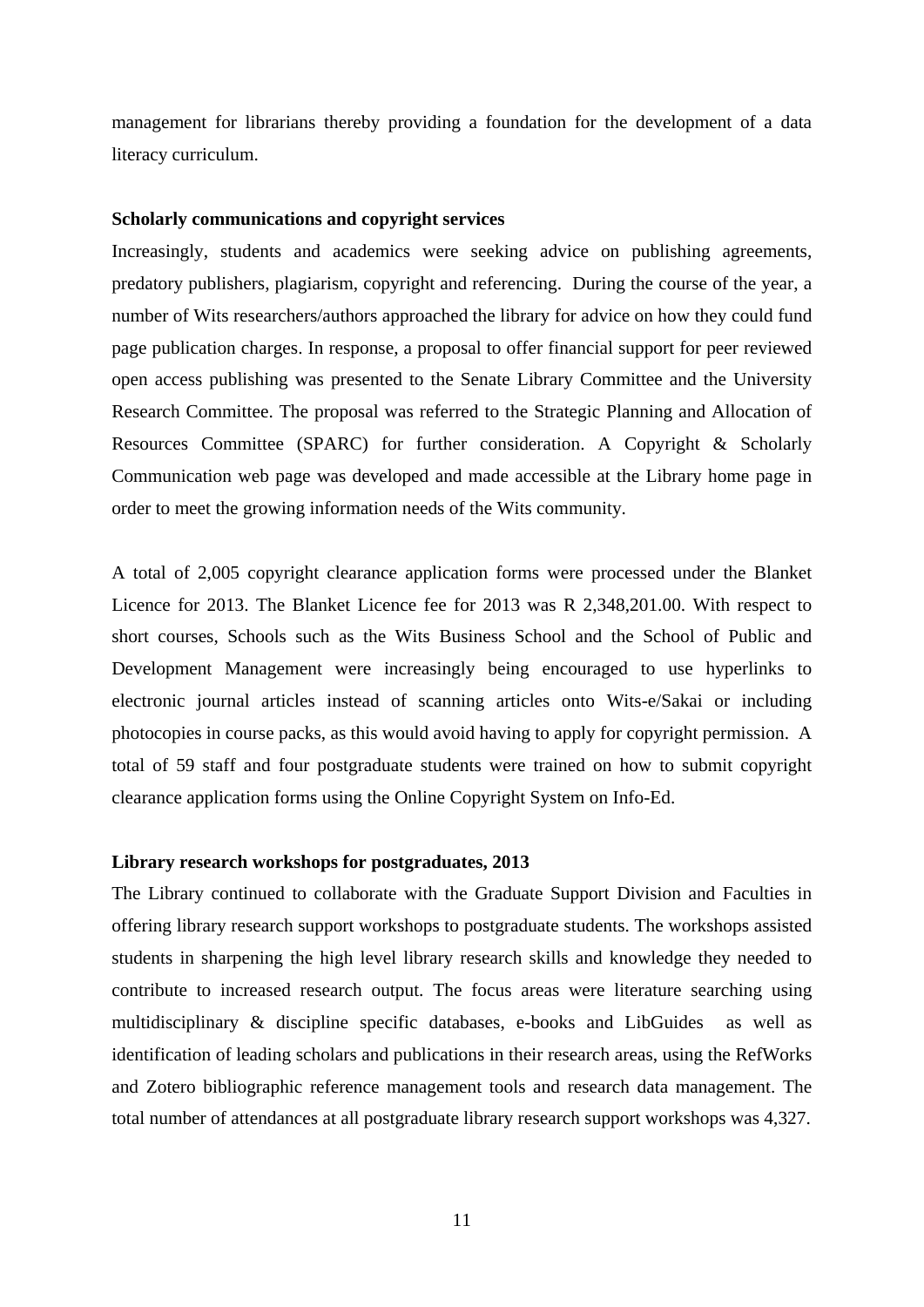#### **Information literacy**

The Library continued to place emphasis on increasing integration of information literacy into the academic programme. The highlights included orientation week and collaborative sessions throughout the year. Library orientation introduced first year students to the Wits Library system and included presentations, library tours, demonstrations and exhibitions. For the rest of the year, the Library Education and Training Unit in liaison with senior and branch librarians and academics in different schools continued to collaborate in providing information literacy sessions. One-on-one user education was offered across all branch libraries outside the formal sessions. Across all Faculties, there were 13,376 undergraduate student attendances at information literacy classes offered by the Library.

At WHSL, the number of users trained and orientated in face-to-face training sessions declined to 7,122 from 9,956 in 2012 (a decrease of 28.5 %). However, use of WHSL's LibGuides almost doubled from a total of 71,559 hits in 2012 to 139,830 hits in 2013 (an increase of 95.4 %). It was therefore not unreasonable to imply that WHSL's users no longer felt obliged to attend a face-to-face training session, and were happy to access the online help available to them. WHSL continued to teach, facilitate and examine GEMP 1 and 2 students in evidence-based information retrieval skills.

Overall, there were 17,703 student attendances at information literacy classes offered by the Library compared to 18,375 attendances in 2012. The increased usage of LibGuides that took place at WHSL was also experienced across the whole Library system.

In the area of academic staff user education and training, there were 294 attendances compared to 369 in 2012. The majority of these related to scholarly communication, copyright and plagiarism matters.

#### **LibGuides/Subject Portals**

LibGuides (subject guides) continued to serve as one of the main access points to electronic resources and print materials that were important in the different subject fields. The guides also served as a tool to assist in integrating library resources and services into the academic curriculum. For example, following an information literacy class for third year Mining Engineering students, course details, recommended reading and the library assignment were posted on the respective LibGuide and students were encouraged to use this as a gateway to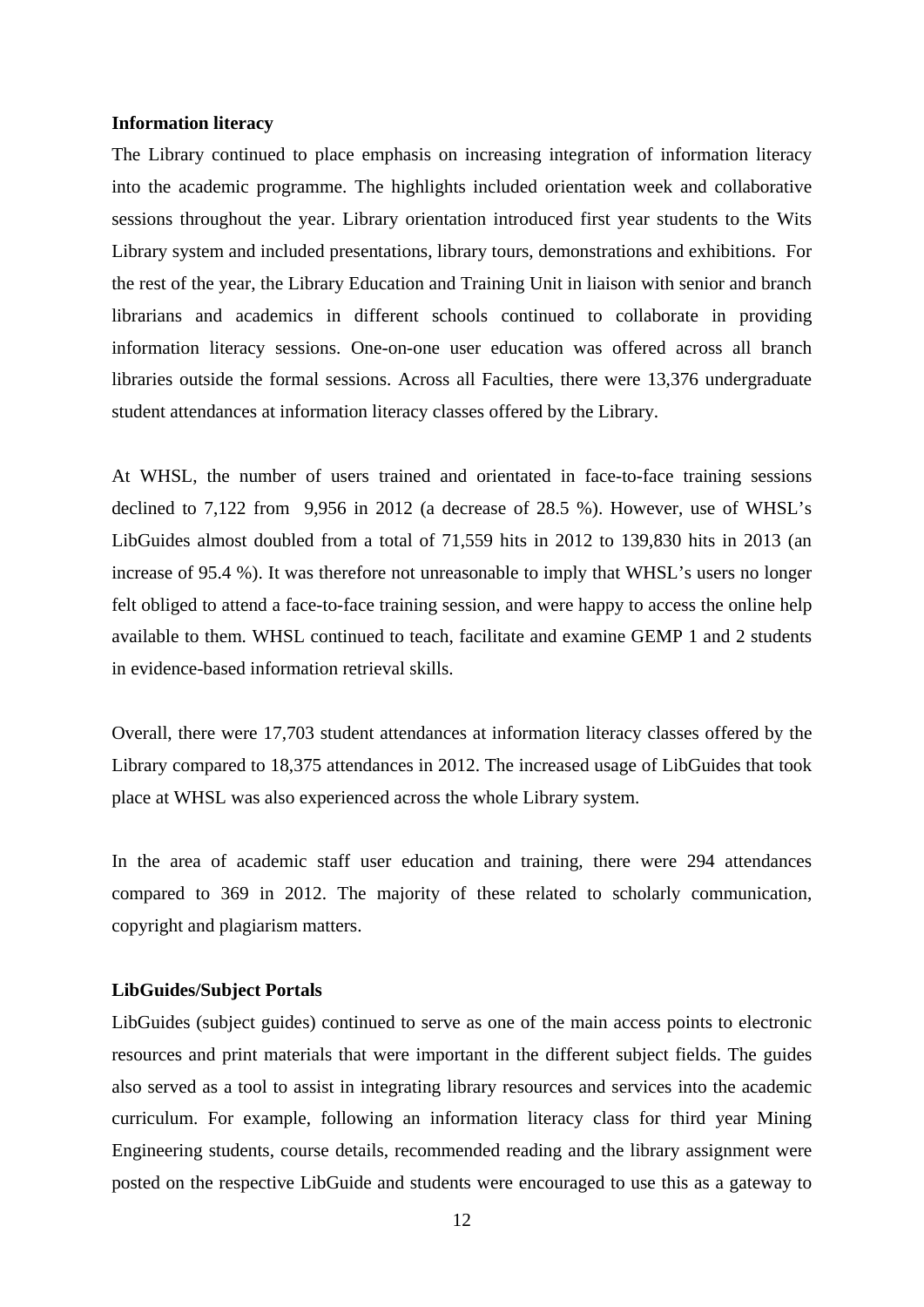access their course information. The number of LibGuides developed and made available to users rose from 237 in 2012 to 272 in 2013. Many of the guides were developed in conjunction with academics and covered different subjects taught across all the Faculties. The guides were available at  $\frac{http://lib guides.wits.ac.za/browse.php.$  On the 12<sup>th</sup> and 19<sup>th</sup> April 2013, the Principal Librarian: Humanities (Arts, Human & Community Development, and Social Sciences) provided training on the development of LibGuides to librarians from Wits, University of Johannesburg and University of Botswana. A total of 41 librarians attended. Of the 41, one was from the University of Botswana, 28 were from the University of Johannesburg and 12 were from Wits.

Through its information literacy programmes and postgraduate workshops, the Library was educating and training students on the contents and usage of those LibGuides relevant to their learning and research. The total number of page views across all Faculties increased from 207,349 in 2012 to 323, 808 in 2013.

#### **Inter Library Loans (ILL)**

There was a decrease of 16 percent in the number of items supplied to Wits users from international libraries. Similarly, a decrease of 19 percent in the number of items supplied to other libraries outside the country was experienced. Regarding local inter-lending, there was a decrease of 10 percent in the requests processed and items delivered to Wits staff and students and a decrease of 11 percent in the number of items supplied to other libraries in the country. The decrease could be attributed to improved access to electronic resources. Most of WHSL's Interlending traffic continued to serve the needs of other libraries and their patrons, with some 1,671 items supplied in 2013 (more than twice the number of requests supplied in 2012). The excellence of WHSL's print and full text online collections was borne out once again by the fact that WHSL only had to borrow some 185 items (160 items in 2012) from other libraries on behalf of WHSL users.

#### **Current awareness services**

In honour of the late President Nelson Mandela, a display of some of the Library's biographical holdings was put up in the William Cullen Library foyer. The display was mounted during the ten days of national mourning until several days after his funeral and burial. At the request of the Vice-Chancellor, Historical Papers put together an exhibition and showcased some of the unit's original Mandela materials for the Wits Mandela Memorial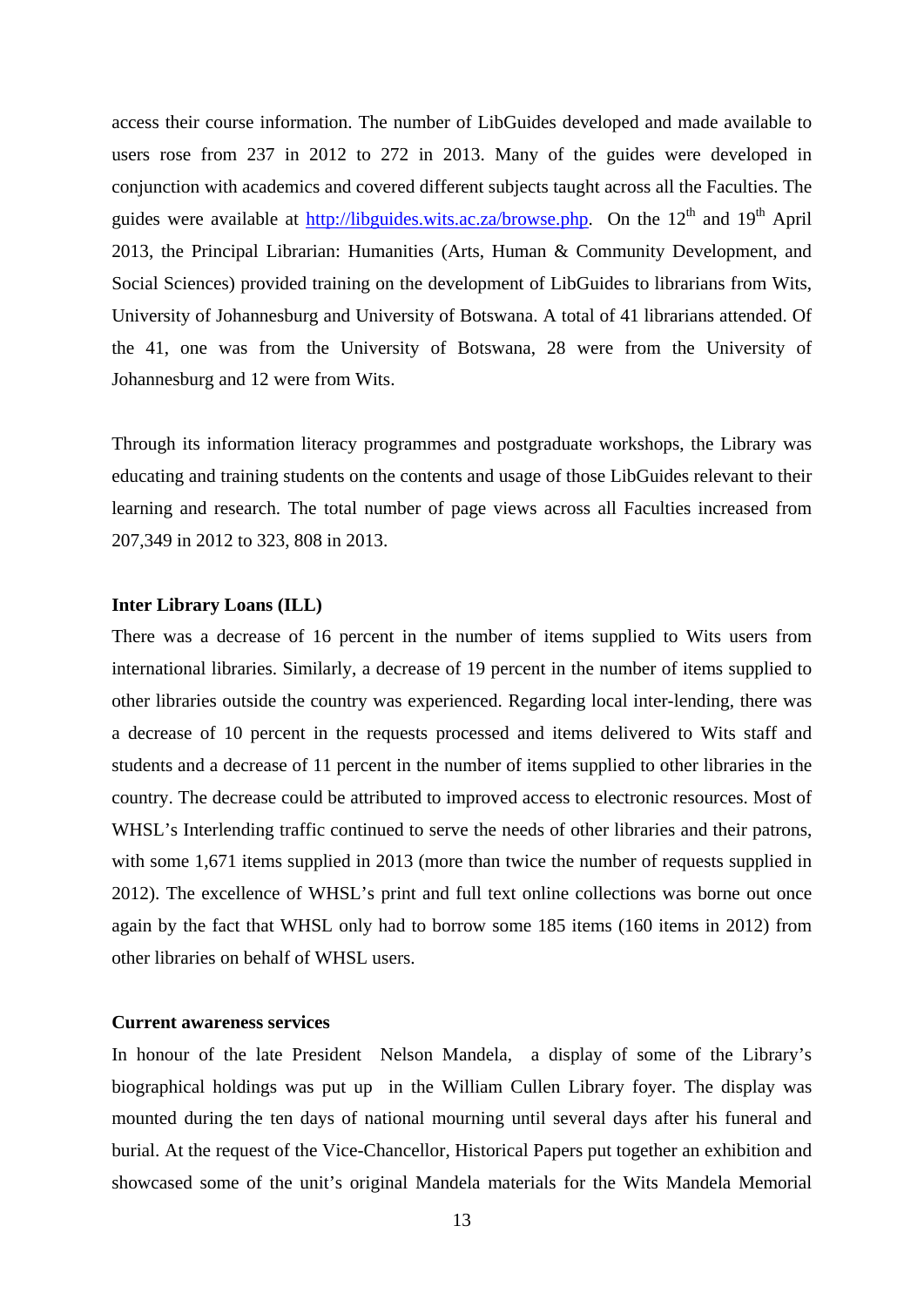held on the  $12<sup>th</sup>$  December 2013. The exhibition was exceptionally well-received and highlighted the treasures in the University's collections.

As part of the accreditation process of the Wits School of Architecture and Planning, the Architecture Library mounted a special display of the research papers and books authored by the academics from the School in the last five years, as well as books acquired in 2013. The Library also gave a presentation covering the book budget, access statistics, and the Urban Regional & Planning Libguide, with particular focus on the Yeoville Archives. The accreditation process was a success.

Efforts to promote open access initiatives continued during the year. A representative from Springer BioMed Central gave a presentation at the Faculty of Health Sciences on 23 October 2013 where 35 academics and researchers attended. On 13 November 2013, an open access seminar was held. The speakers were Vice Chancellor, Professor Adam Habib, Igor Lesko, Open CourseWare Consortium, Professor Jonathan Klaaren, Wits School of Law, and Prof. Marcus Byrne, Wits School of Animal, Plant and Environmental Sciences. The seminar underscored the importance of open access to information in the context of the escalating journal subscription costs.

In commemoration of National Book Week, 2-8 September 2013, the Library collaborated with Tebogo Ditshego, National Ambassador of Arts and Culture and Chairman of the South African Reading Foundation in hosting a launch event featuring key speakers including Professor Andrew Crouch, Deputy Vice Chancellor: Academic and Sibusiso Leope (DJ Sbu), SABC 1 and Metro FM presenter. The speakers focused on how reading books and studying helped shape their lives.150 students, 10 guests and seven representatives from media houses attended the event. A display of thirty-one books on the British missionary explorer, David Livingstone, was mounted to mark the Bi-centenary of his birth, 1813-2013. Nine positive comments were recorded in the comments file provided with the display.

Among many other displays mounted during the year were: at the request of and in collaboration with the Faculty of Humanities, Internationalization and Partnerships Committee, William Cullen Library mounted an exhibition in celebration of Africa Day, 25 May 2013; William Cullen Library hosted an exhibition mounted by the Muslim Students Association in celebration of the contribution of Islamic Civilisation to knowledge production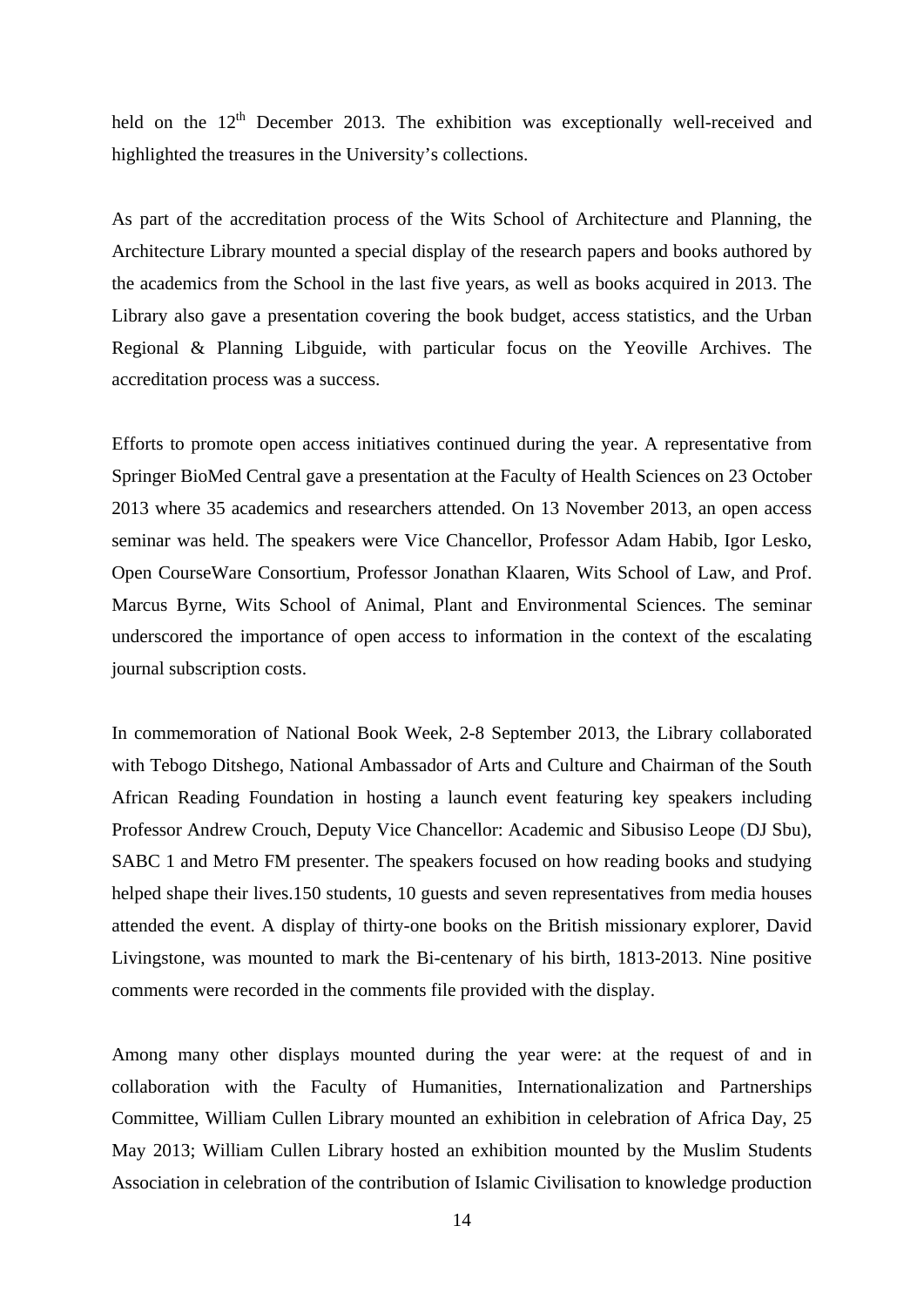in the world. It was titled 1001 inventions. The Law and Commerce Libraries mounted book displays highlighting women in the legal profession and featuring women authors with books both on and by women during Women's month in August 2013; and the Education Library mounted a display on e-Books in August 2013.

The Library Facebook page <https://www.facebook.com/pages/University-of-the-Witwatersrand-Library/240440919301672?ref=hl> continued to be an alternative channel for promoting library resources and services. Through this channel the library reached many more users in 2013 compared to 2012.The number of Wits Library Facebook followers increased from 674 in 2012 to 1,275 in 2013. The weekly total reach, i.e the number of unique users who accessed content on the Library Facebook page per week, increased from 2,574 in 2012 to 3,537 in 2013.

#### **Access services**

The Library Code of Conduct and Service Charter were laminated and mounted in branch libraries. In its continuing efforts to improve the user experience and in response to numerous requests, the evening closing times during the term period (including the examinations period) were extended to 23:00 (Mon-Thurs) at the Commerce, Education, Wartenweiler, Management and Law Libraries. In addition, the opening hours at the Library of Management were extended by three hours on Saturdays. At Wartenweiler Library, the closing time for the knowledge commons (KC) was extended from 17:00 to 23:00. The number of walk-ins to KC1 was 28,000 and to KC2 it was 18,805 giving a total of 46,805.To facilitates the return of borrowed books, 24-hour book drop-off boxes were mounted at the Engineering, Education, Law, Commerce and Wartenweiler Libraries.

#### **Corporate, alumni and individual membership services**

Situated in the industrial and commercial hub of the country, the Library remained the centre of attraction from different corporations, alumni and private researchers interested in accessing information to support their business enterprises and research needs. The Library continued to respond to these needs through the corporate, alumni and individual membership schemes. The number of inquiries from the corporate members increased from 287 in 2012 to 500 (including 111 interlibrary loan requests) in 2013. 870 alumni, corporate members and private researchers used the library. In addition, over 95 institutions, non-government organisations, businesses and individual researchers specifically used historical papers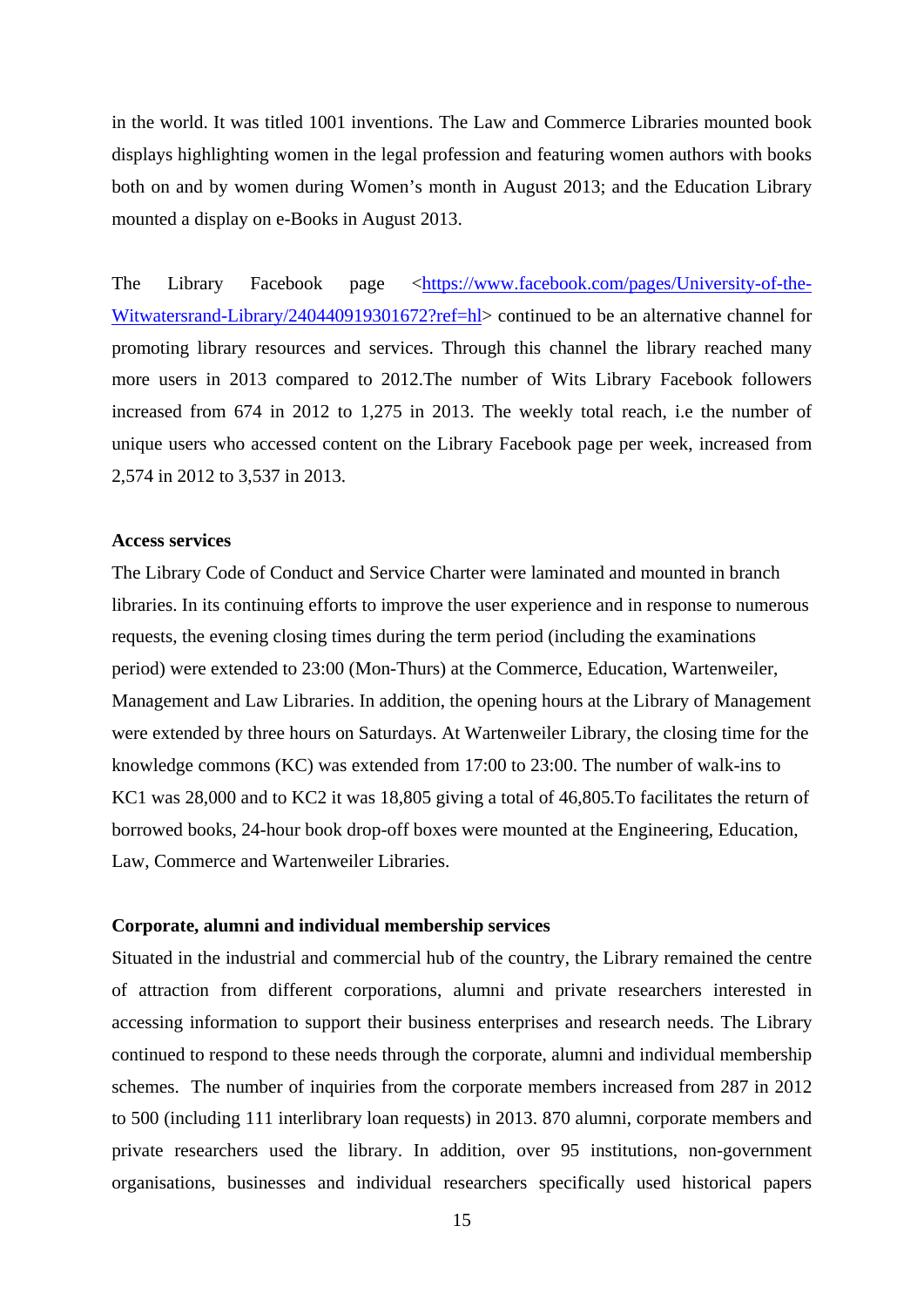collections mainly for writing articles, scripts, books, land claims, genealogical research, films and documentaries.

# 3. **Providing innovative, purpose-designed and attractive physical facilities and infrastructure**

The main infrastructure issues and activities in the different branch libraries were:

**Architecture Library**: A room in the basement of the John Moffat building was allocated to the Library in order to house the growing collection of architectural drawings. This facility would be revamped early in 2014 with funding from the Strategic Endowment Fund.

**Commerce Library**: The recurrent roof leaks continued to be a cause for concern and the Library was engaging with the Property and Infrastructure Management Division to secure a permanent solution. Plans for the setting up of discussion rooms were approved by the University Librarian in June 2013 and it was hoped the facilities would be available to users in 2014.

**Education Library**: The improvements to the physical environment of the Education Library included the cleaning of windows in July; and, the carpets in public areas were steam cleaned once and vacuumed regularly.

**Engineering Library**: The group project rooms continued to be popular, attracting 1,680 session bookings by students throughout the year. The Engineering library electronic classroom was also popular and attracted bookings for training on EndNote, content management system, mapping, and geographic information systems.

**GeoMaths Library**: More shelving space was created by the relocation of some journal volumes from open to compact shelves.

**Law Library**: All the carpets in the Law Library were cleaned towards the end of 2013.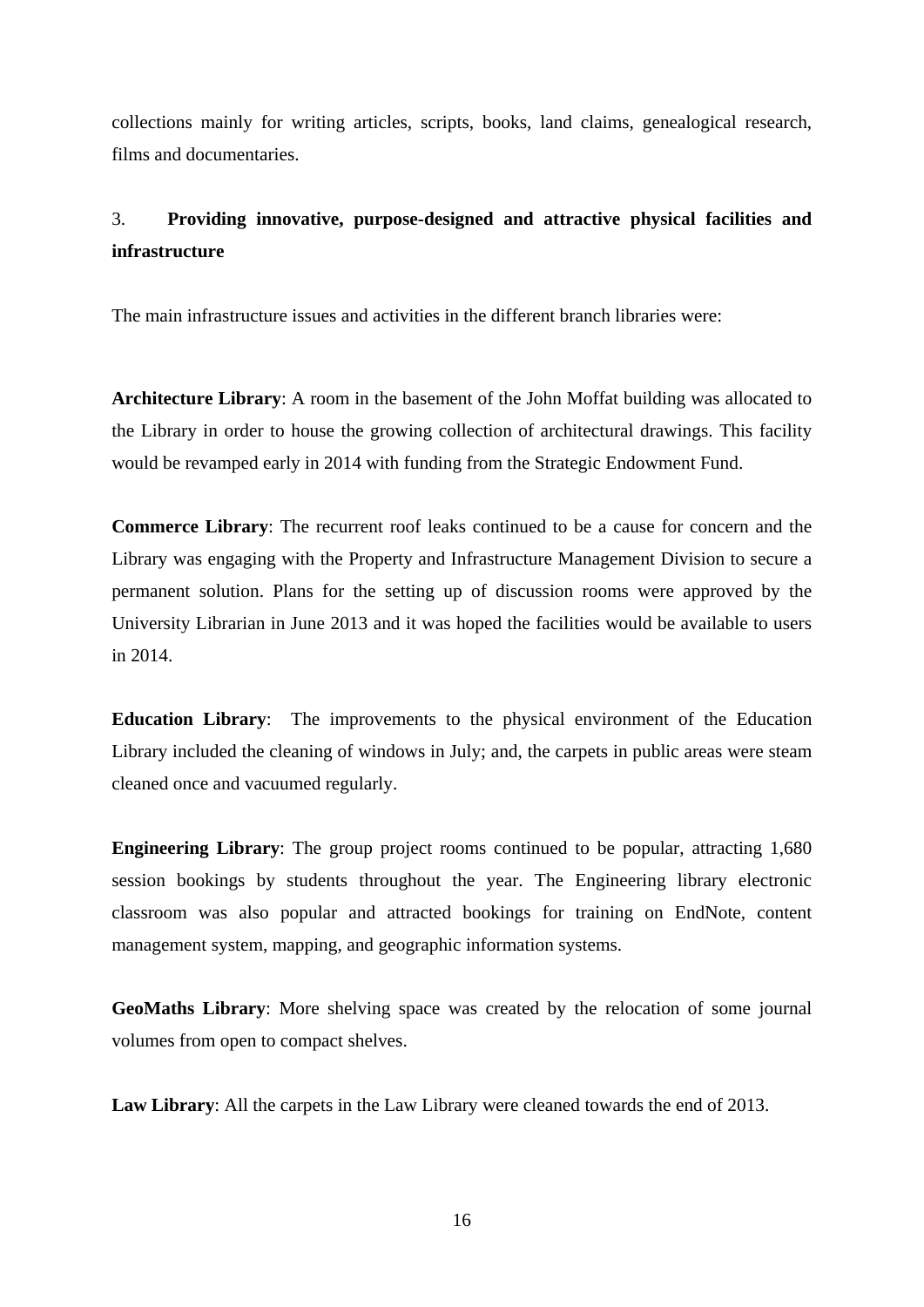**Library of Management**: Air conditioners were serviced and the windows and couches cleaned.

**Wartenweiler Library**: The air-conditioning continued to be problematic with the temperature alternating from unbearably cold to hot. The carpet on the third floor continued to deteriorate and would be earmarked for replacement depending on the availability of funding.

WHSL: Electrical plug points were installed in the discussion room to further enable the use of personal computing devices for teaching and learning. The compactus journal store area was enclosed to prevent hiding of books in this section. Some sections of carpets were replaced, but the carpeting overall was rather patchy and of different colours. Signage remained inadequate and improvements would be made in due course.

**William Cullen Library**: This Library was in an old building and continued to present structural and safety challenges. One of the humidifiers was faulty and caused some water damage to the wooden floor of Room 32, first floor. The water leaked through the ceiling onto the Research Commons area below. The humidifier was repaired and the floor still had to be fixed. Some redundant shelves were dismantled to make way for a more visually pleasing, safe and bigger learning space on the first basement. Evacuation frames and drawings were mounted on all floors.

Gay and Lesbian Archives (GALA) vacated the William Cullen Library in November 2013. This freed-up some much needed space for Historical Papers collections. However, Historical Papers continued to experience space shortages for archival storage and processing as well as reading room space for users. Similarly space was becoming insufficient to accommodate theses and dissertations and government publications. There was a pressing need for a new archival building to accommodate current collections and new acquisitions as well as adequate consultation space for researchers.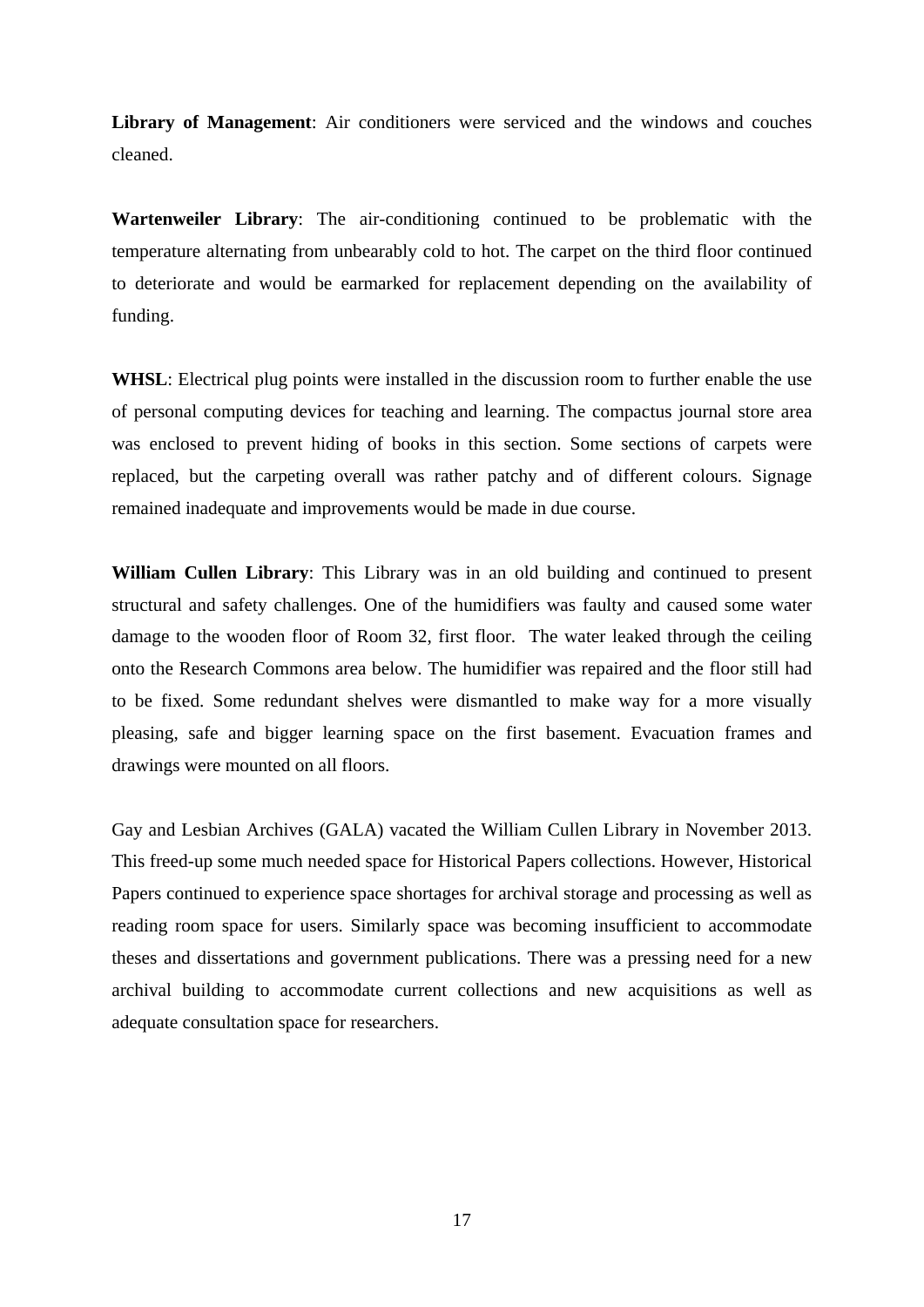#### 4**. Sustaining and developing an innovative and engaged Library team**

#### **Staff Training and Development**

#### **Development of library staff research support capacity**

The Library took advantage of various training and development opportunities in order to ensure that staff skills and knowledge were up-to-date for purposes of implementing the various interventions in support of the University's teaching, learning and research priorities. The key programmes that library staff attended were: the National Library Digitization Centre's training programme on the maintenance of digitization equipment such as scanners and photographic equipment; the South African Digitization Initiative (SADI) held at Wits, 27 Feb – 1 March 2013 focusing on digitization standards, best practices, policies and technical requirements; the five day training workshop on the implementation of the International Council on Archives Access to Memory (ICA-ATOM) software for managing and preserving archival repositories organised at Wits,  $21 - 25$  October 2013; the Architecture Librarian completed an online course on 'Managing Architectural Plans & Drawings' which was offered by the Archives Association of British Columbia, which provided essential background and skills for establishing the drawings archives; Maryna van Den Heever attended a workshop, Research Management for Research Librarians, including an introductory session on application of bibliometrics*,* hosted by the Southern African Research Innovation and Management Association (SARIMA) in Cape Town on 8-9 July 2013; and Maryna van den Heever and Anna Siwela attended a Consortium for Advanced Research Training in Africa (CARTA) Conference/Workshop in Nairobi, Kenya on 'Capacity Development for University Administrators and Faculty: Supporting Research & Postgraduate Programmes in African Universities, 16 -18 September 2013 which focused on providing research support.

#### **In-Library training**

As in previous years, the Library Winter and Summer Workshops provided a forum for staff to share ideas, skills, knowledge and experiences on various topics of interest. The Library Winter Workshop was held on 11-15 July and covered a range of topics that included WireDSpace, how to use the i-Folder, marketing of e-books, Resource Description and Access (RDA) cataloguing standard; feedback from the Third International Conference of African Digital Libraries and Archives (ICADLA-3) held in Morocco, 27 – 31 May, 2013,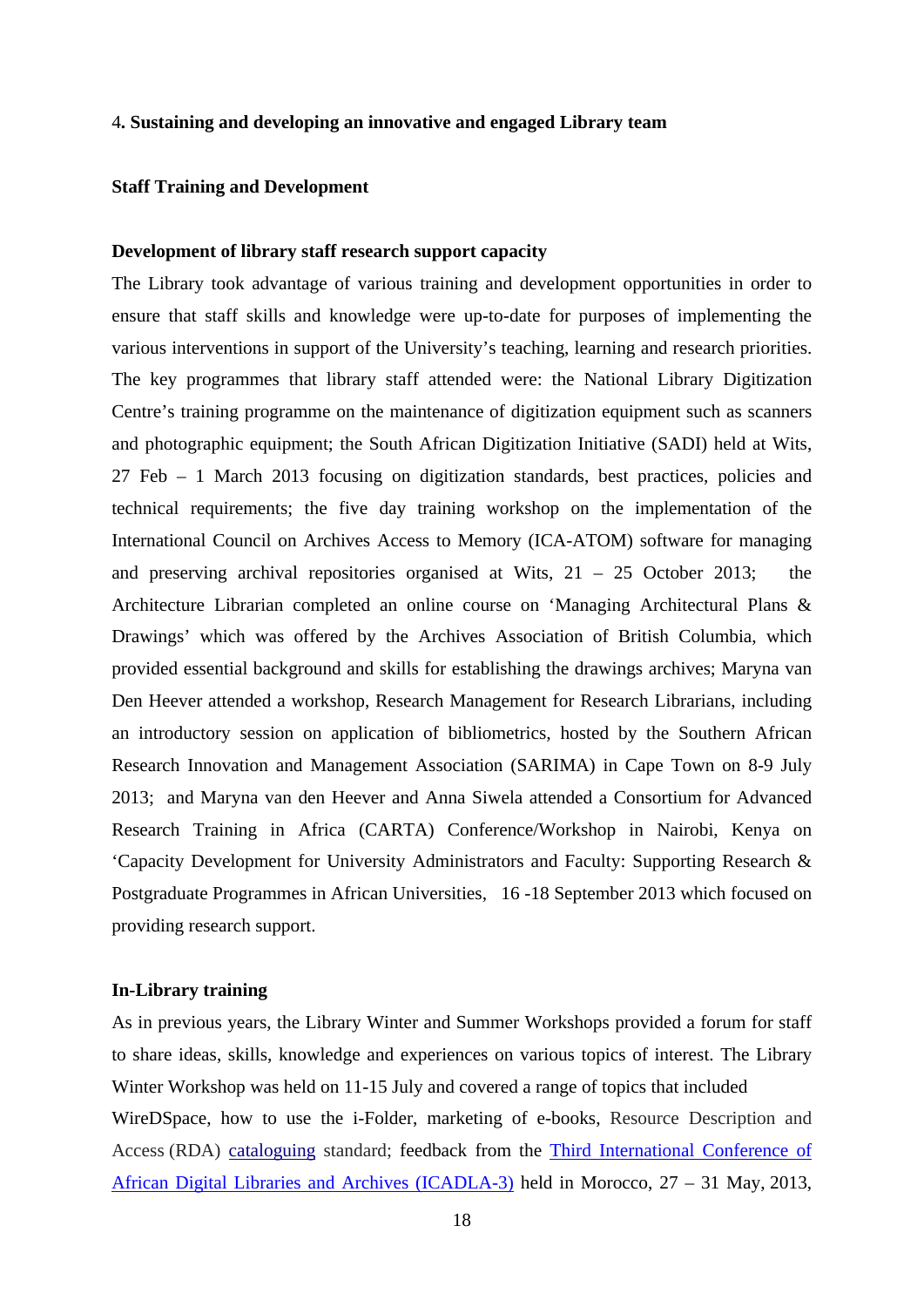and the Fifth Qualitative and Quantitative Methods in Libraries International Conference, held in Rome, 4 - 7 June 2013.

The Library Summer Workshops were held on 19-20 November 2013 and covered such topics as using the Committee for Higher Education Librarians of South Africa (CHELSA) Statistics database, Libguides, and feedback from the IFLA Conference in Singapore, 7-23 August 2013 and the Australian Open Access and Research Conference held in Brisbane, Australia, from 30 November to 1 December 2013.

In addition to the Library Winter and Summer Workshops, other training programmes were organized. These sought to sharpen staff skills and knowledge on a wide range of topics that included: interview skills, Zotero, SAKAI, bibliometrics, report writing, sexual harassment and the role of the Transformation and Employment Equity as well as the Occupational Health, Safety and Environmental Management Offices. At the Library of Management, four student assistants were trained on how to use Zotero and Refworks, the WBS and P&DM Libguides, e-journal portal and databases to equip them to adequately handle desk queries.

# **In-Library database training**

During the year, different vendors trained or updated staff on how to use such databases and tools as EBSCOhost, Incites, ProQuest, Cengage Learning, Business Insight, ScienceDirect, and SWETS. Overall, there were 560 attendances at all training programmes. Of these, 442 were professional and 118 were support staff.

## **Professional activity: external workshops & conferences 2013**

Through its 2013 conference budget allocation of R65, 107.00 and with additional assistance from other sponsors, the Library was able to support the attendance and participation of staff at professional conferences. This assisted with sharing ideas on innovations in services and influenced the implementation of the Library strategy. The highlights of the year were:

1. Denise Nicholson presented a paper, *Bridging the knowledge gap in Africa: role of copyright exceptions and limitations,* at the Africa IP Forum, organized by the Department of Trade and Industry, 27 February 2013. Available at: http://www.dti.gov.za/business\_regulation/business\_regulation.jsp.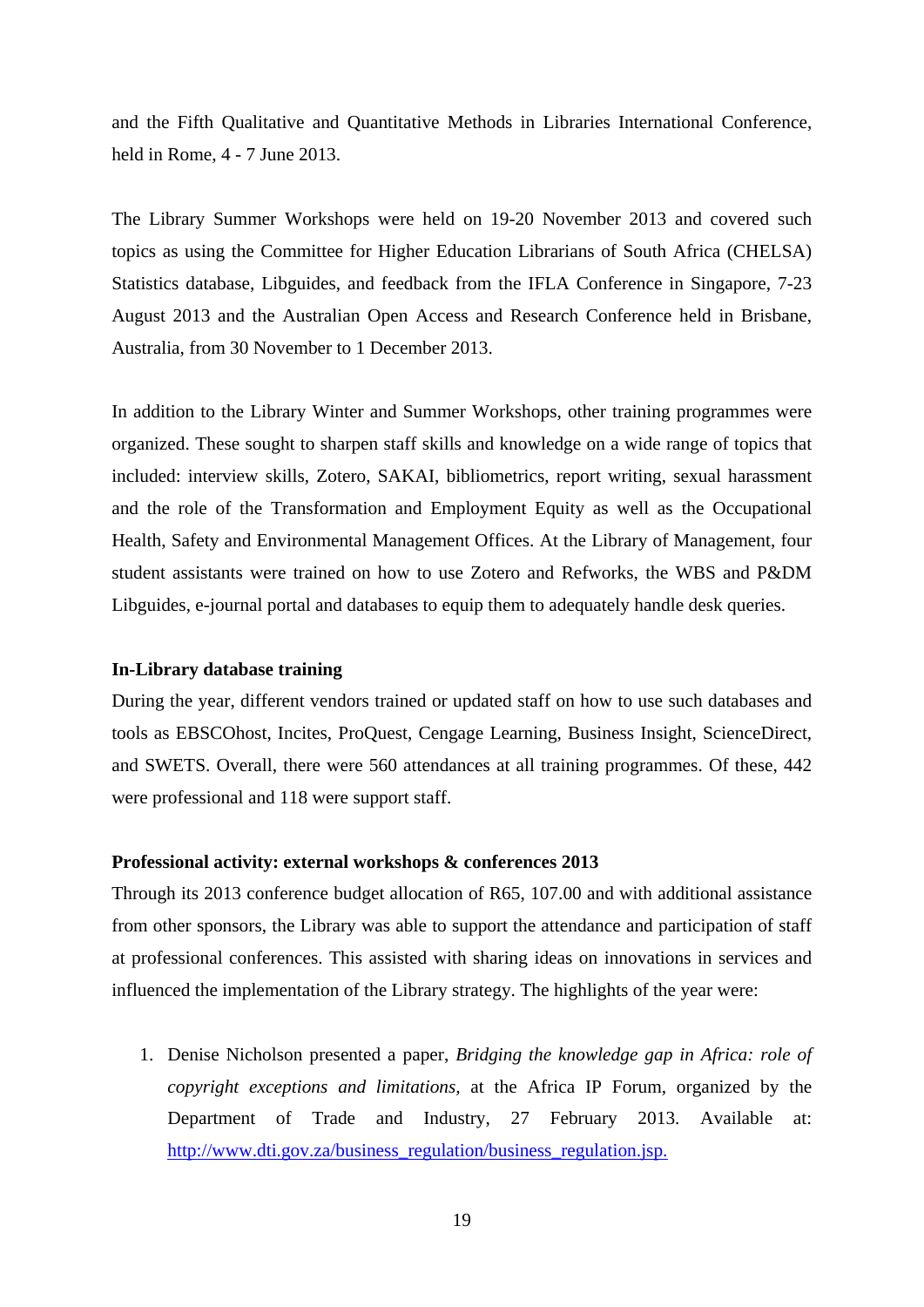- 2. Denise Nicholson presented a paper, *Access issues and the print media for persons with disabilities*, at the Academic Round Table Session at the UNESCO Chair in Teacher Education and The Southern African Association for Learning and Educational Differences (SAALED)'s Conference on "Inclusion" at Wits Education Campus on 3 July 2013.
- 3. Denise Nicholson presented a paper, *Open access and WIREDSPACE* at the WISER Regional Open Access Publishing Seminar on 4 July 2013 held at Wits.
- 4. Denise Nicholson presented a paper, *The Treaty for the Visually Impaired (TVI) and the Treaty for Libraries and Archives (TLIB): implications for the developing world,* at the IFLA Conference in Singapore,17-23 August 2013.
- 5. Denise Nicholson gave a presentation on the Marrakesh Treaty and its implications for South Africa at the Department of Arts and Culture IP symposium in Cape Town on 14 October 2013.
- 6. Denise Nicholson facilitated a workshop on copyright, plagiarism and scholarly communication matters at the Polytechnic of Namibia on 9 July 2013.
- 7. Felix Ubogu, Gabriele Mohale and Michele Pickover assisted with the organisation of and attended ICADLA-3 held at the Al Akhawayn University, Ifrane, Morocco from 30 – 31 May 2013. The theme of the conference was *Digital Libraries and Archives in Africa: Changing Lives and Building Communities*.
- 8. Dr Glenda Myers and Patricia Warner presented a paper entitled *The embedded library: a marriage made in heaven or hell?* at the IATUL (International Association of Scientific and Technological University Libraries) Annual Conference in Cape Town in February 2013.
- 9. Janet Zambri presented a paper, *Information Literacy as a part of an outreach community program for pre-University learners in South Africa: A case study*, at the Fifth Qualitative and Quantitative Methods in Libraries International Conference, held in Rome, 4 - 7 June 2013.
- 10. Maryna van Den Heever gave a presentation on the library's involvement with research evaluation and collaboration with the Research Office at the Research Management for Research Librarians workshop hosted by the Southern African Research Innovation and Management Association (SARIMA) in Cape Town on 8-9 July 2013.
- 11. Michele Pickover presented a paper entitled *The Russians Are Coming, The Russians Are Coming*!" *Archival Reflections on the Wits Historical Papers 'Missing Voices'*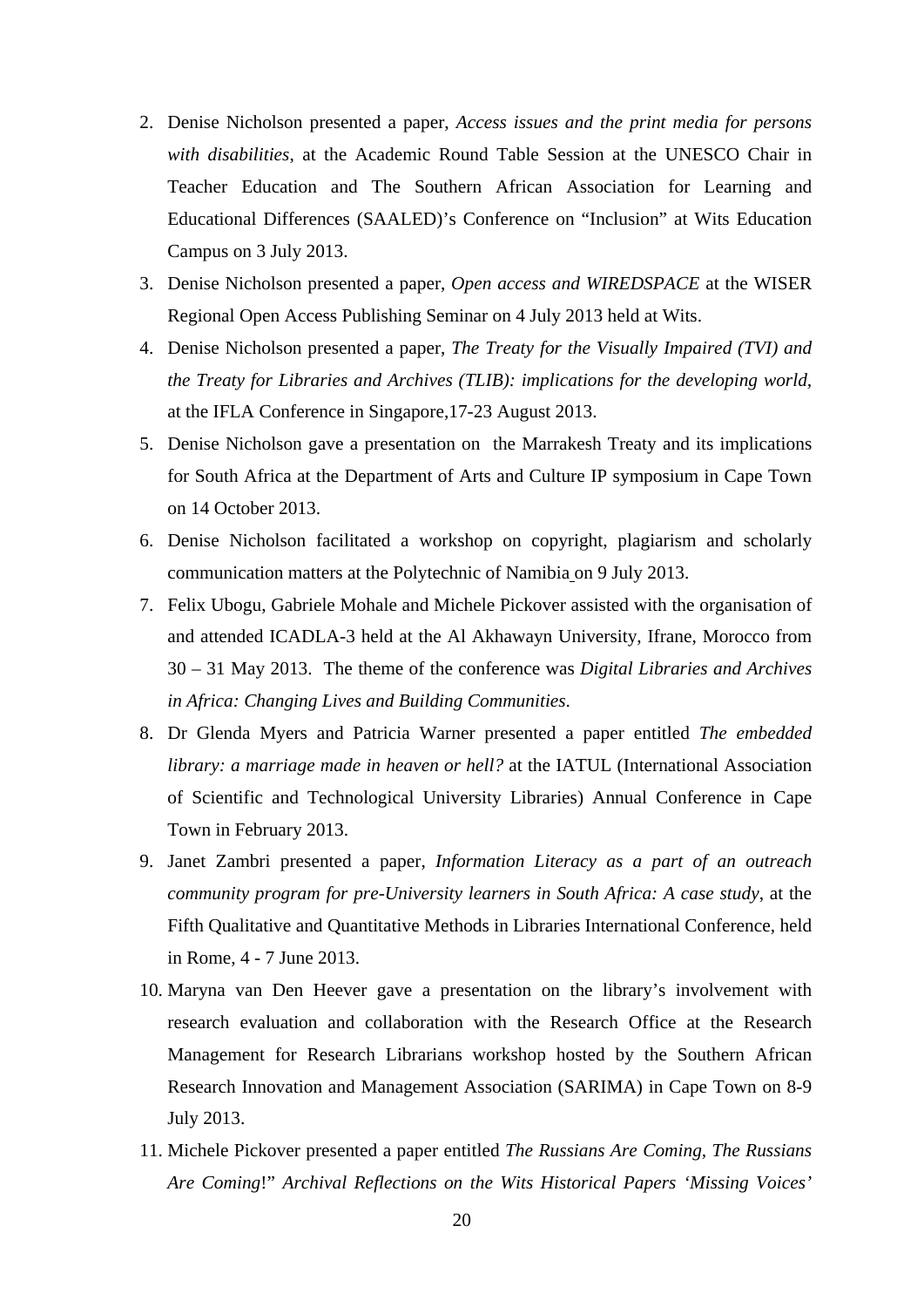*Project,* at the The Legacies of Apartheid Wars Conference held at Rhodes University, Grahamstown, South Africa from 3 – 6 July 2013. The paper was selected for publication in the *Legacies of Apartheid Wars* book to be released in 2014.

- 12. Phindile Bekwa presented a paper entitled *Library in dialogue with first year students: enhancing the user experience,* at the Library and Information Association of South Africa (LIASA) Annual Conference in October, 2013.
- 13. Surendra Jugdav presented a workshop on Libguides at the LIASA Annual Conference in October 2013.
- 14. Zofia Sulej presented a paper entitled *20 Years of Democracy: accessing archives in South Africa,* at the Democratising or Privileging: the Future of Access to Archives Conference in Dundee Scotland, 25-26 April 2013, organised by the Centre for Archives and Information Studies, University of Dundee.

# **Library staff publications**

In addition to conference papers, staff publications included:

- 1. Gabriele Mohale. *What does Ubuntu solve? Thoughts on the rhetoric used in the making of the Heritage Transformation Charter,* Social Dynamics, Vol.39, Issue 3, 2013.
- 2. Glenda Myers. *Embedding e-resources for active learning : a collaborative pedagogical model for large classes,* in: Large Class Pedagogy: Interdisciplinary perspectives for quality higher education, ed. by DJ Hornsby, R Osman and J de Matos-Ala, Stellenbosch: Sun Press, 2013.

# **Human Resources Developments**

# **Restructuring of jobs**

The ongoing updates to job descriptions resulted in the re-grading of the following jobs:

| <b>Previous Position/Job Title</b>   | <b>Revised Position/Job Title</b>                                    |  |  |
|--------------------------------------|----------------------------------------------------------------------|--|--|
| Copyright Services Librarian         | <b>Scholarly Communications Librarian</b>                            |  |  |
| Senior Library                       | Assistant (LB12), Law   Senior Library Assistant (LB11), Law Library |  |  |
| Library                              |                                                                      |  |  |
| Clerical Assistant, Commerce Library | Library Assistant, Commerce Library                                  |  |  |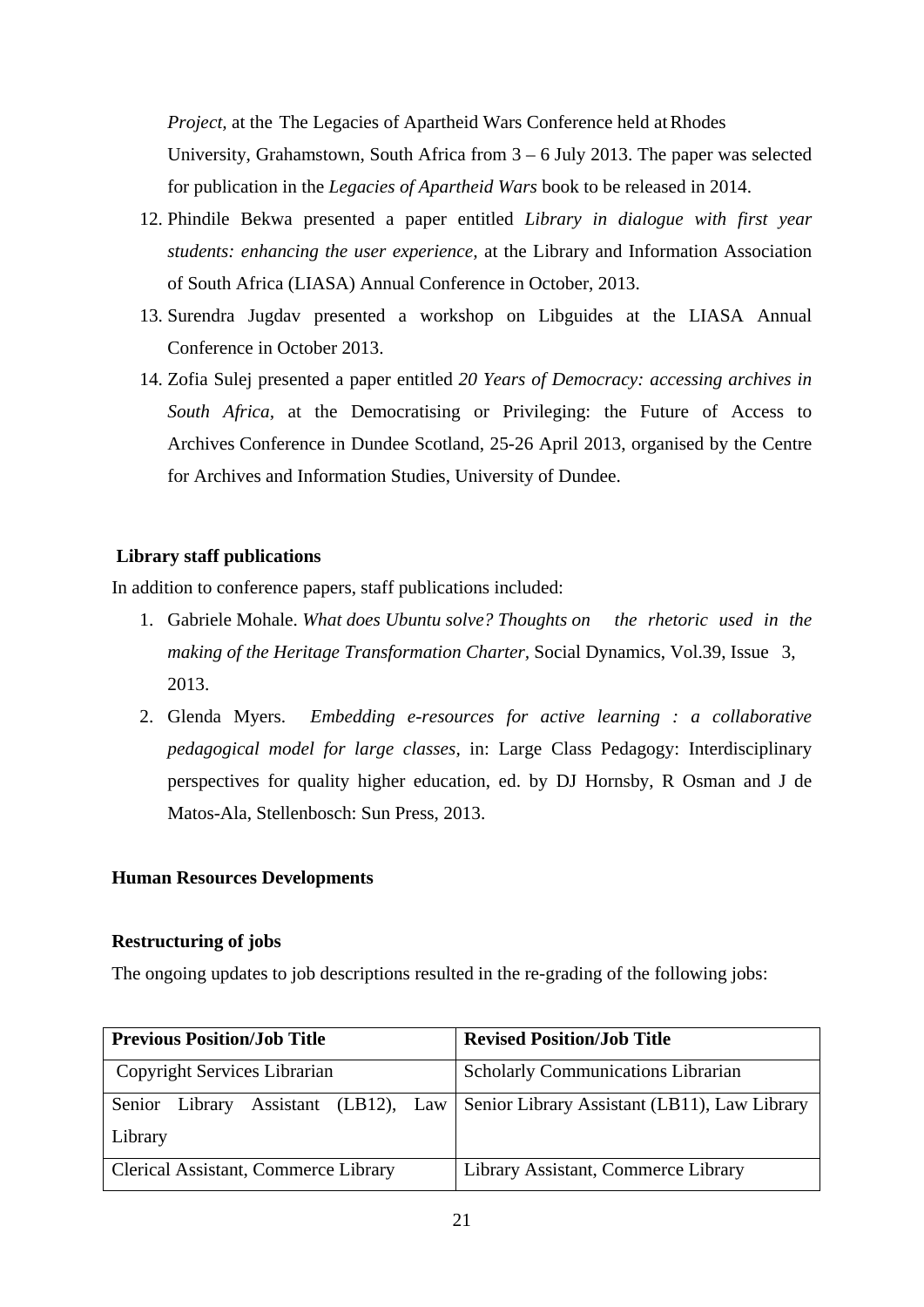| Clerical Assistant, Library of Management   Library Assistant, Library of Management |  |
|--------------------------------------------------------------------------------------|--|
|                                                                                      |  |

The Library merged and restructured the posts of Assistant Librarian (LB10) at Commerce Library, Multimedia Librarian (LB9) in Wartenweiler Library, Mailing Assistant (AD14) in Library Finance and Administration and Library Clerical Assistant (LB14) in the Architecture Library to create in their place two posts of Digital Technician (LB12) and one post of Assistant Digital Archivist (LB10) in response to changing service needs caused by increased electronic communication, the increase in library electronic resources access and the introduction of self-check units in Libraries and the staffing needs in new service areas such as digitization.

# **Staff Movements**

#### **Appointments**

Among the key appointments made in 2013 were:

| <b>Name</b>               | Post                                  | <b>Library/Department</b>        |  |  |
|---------------------------|---------------------------------------|----------------------------------|--|--|
| Deborah Staples           | Web Assistant                         | <b>Library Computer Services</b> |  |  |
| <b>Emely Mabala</b>       | Cataloguer                            | <b>Information Resources</b>     |  |  |
| <b>Shaseelan Govender</b> | <b>Senior Support Consultant</b>      | <b>Library Computer Services</b> |  |  |
| <b>Sherperd Dube</b>      | <b>Senior Support Consultant</b>      | <b>Library Computer Services</b> |  |  |
| Surendra Jugdav           | Humanities<br>Principal<br>Librarian: | Wartenweiler Library             |  |  |
|                           | Community<br>Human &<br>(Arts,        |                                  |  |  |
|                           |                                       |                                  |  |  |

# **Staff Recognition**

A staff achievement and recognition (STAR) program was implemented to recognise Library staff who had significantly contributed to the University and who worked beyond the usual expectations of their employment. It was a three-tiered program that consisted of peer to peer recognition, and formal and informal awards. Award ceremonies were held every quarter, where winners were selected based on evidence submitted by their Managers. Simon Netshualo, Darly Ndlovu and Suzette Jansen van Rensburg were each awarded the Rock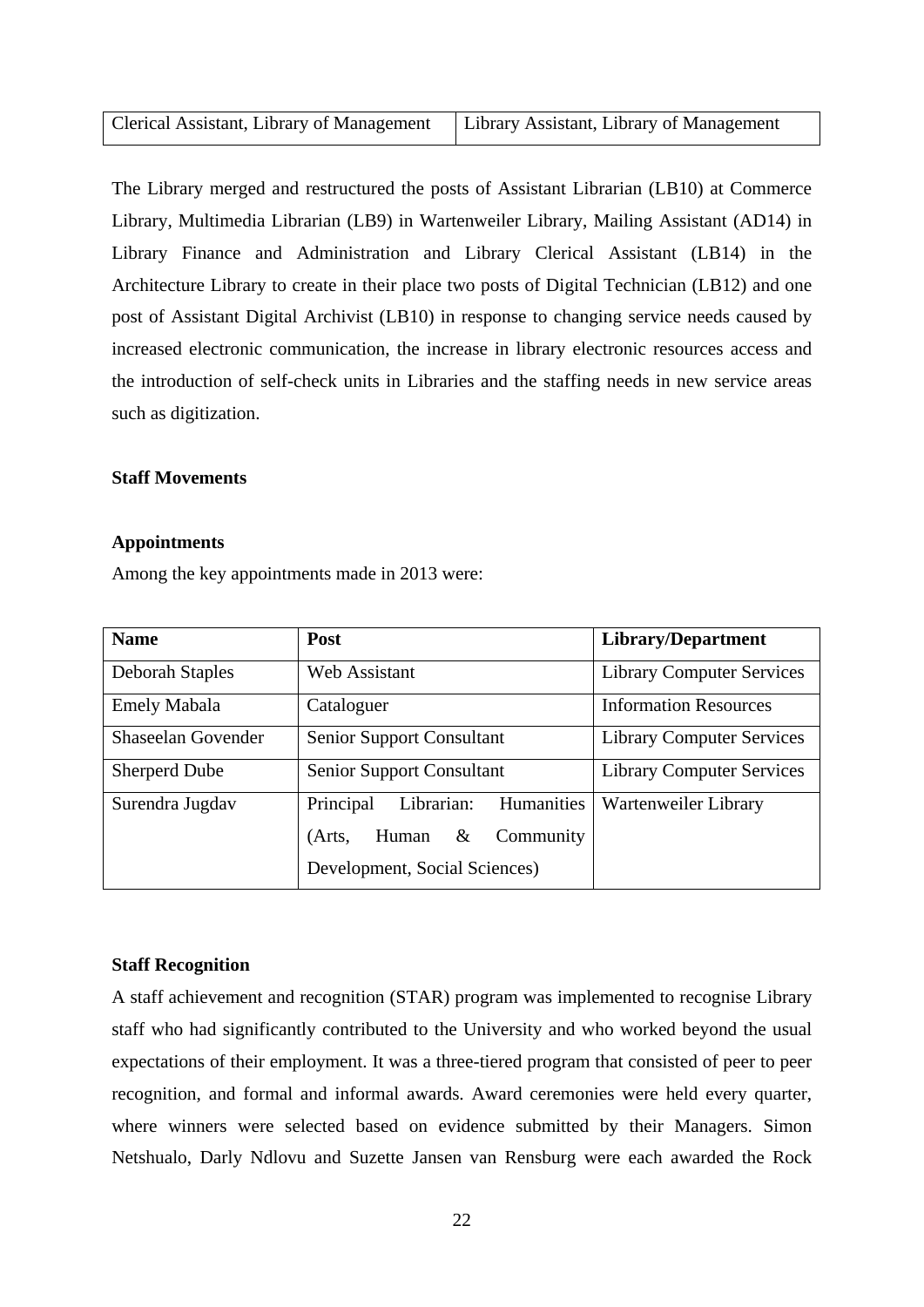Solid Award. Thomas Baloyi, Cynthia Warren, and Nina Lewin were each awarded the STAR Achiever Award. Pontsho Ramagofu was recognised as the most improved employee for 2013. The Library Employee of the Year was Senzo Nkosi, Senior Support Consultant, Library Computer Services.

The Library also recognized staff who had served the Wits user community for many years. In particular, gratitude was expressed to Shuman Netshaulo, Nelisiwe Sithole, Dr Glenda Myers, Denise Nicholson, and Nothukela Nyangiwe for each having served for 30 years and to Jillian Turner who had worked in the Library for 35 years.

# **Transfers, resignations, retirements and rationalizations**

Steve Mitchell retired from the post of Senior Librarian: Science at the end of December 2013 after 23 years of service.

#### **Library staff educational & professional qualifications 2013**

The key achievements of the year were:

- 1. Aysha Patel graduated with a Bachelor of Laws (LLB) degree *cum laude*.
- 2. Barbara Moskal graduated with a Certificate in Accounting.
- 3. Dudu Mnguni graduated with a National Diploma in Library and Information Studies.
- 4. Nompilo Phungula graduated with a Degree in Human Resources Management.

# **Partnerships, community engagement and outreach**

The Library was engaged in different activities with cooperating partners. Staff continued to contribute and serve in various professional bodies. The highlights of the year were:

# **Access to other libraries: Committee for Higher Education Librarians of South Africa** (**CHELSA**) **Agreement**

Academic staff and postgraduate students continued to request assistance to access and use other libraries either because they were continuing with their research away from the University or they needed to access research materials not available in the Library. Under the CHELSA Agreement, a total of 101 letters of introduction to other South African university libraries were issued compared to 91 in 2012. Under the agreement, the Library also hosted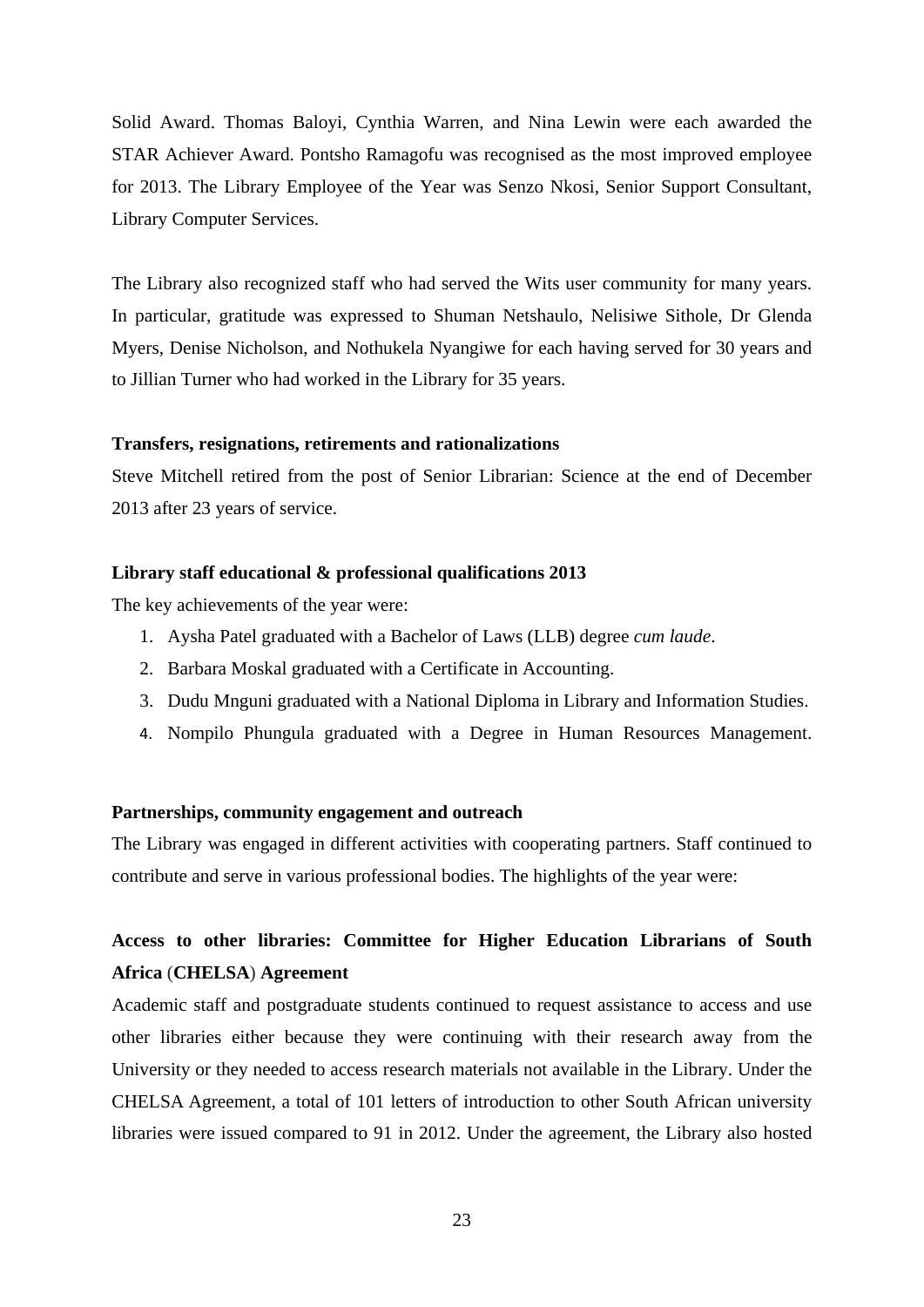127 users from other South African universities compared to 663 in 2012. In addition, the Library hosted eight private international researchers compared to 14 in 2012.

# **Wits Student Equity – Targeting Talent Program 2010-2013**

The Targeting Talent Program (TTP) was a three year pre-university programme that prepared talented learners for their future studies at universities in the country. It was managed by the Wits Student Equity and Talent Management Unit. The Library contributed to the programme by delivering the information literacy/library user education component. From  $26<sup>th</sup>$  June to  $6<sup>th</sup>$  July 2013, about 736 Grade 10, 11 and 12 learners attended the Library programme. Of these, 128 were Grade 12 leaners who were in their third and final year of TTP and looking forward to university enrolment in 2014.

In line with the aims of the programme, the Library user education component equipped learners with the background knowledge and skills they needed to find and use information through the increasingly complex library systems that they would encounter upon enrolment at higher education institutions. The Library programme introduced learners to the Library; terminologies; finding tools; information sources, mainly books, journals and databases; how to find information; evaluating information; and acknowledging sources used.

# **Professional affiliations**

Library staff continued to serve in different capacities as members of professional bodies. During the year, the key affiliations were:

- 1. The Assistant Librarian: Teaching and Learning, Phindile Bekwa, served as Chair, LIASA Gauteng South Branch.
- 2. The Deputy Health Sciences Librarian, Devind Peter, served on the Executive Committee of the Southern African Online User Group (SAOUG).
- 3. The e-Resources Librarian, Jo-Anne King, served on the South African National Library and Information Consortium (SANLiC) e-Resources Advisory Group (SEA) which assisted the SANLiC manager to evaluate, negotiate and license electronic resources on behalf of SANLiC members.
- 4. The GeoMaths Librarian, Biziwe Tembe, continued to serve as convener of the Library and Information Association of South Africa (LIASA), Gauteng South Branch, Research, Education and Training Interest Group (RETIG).